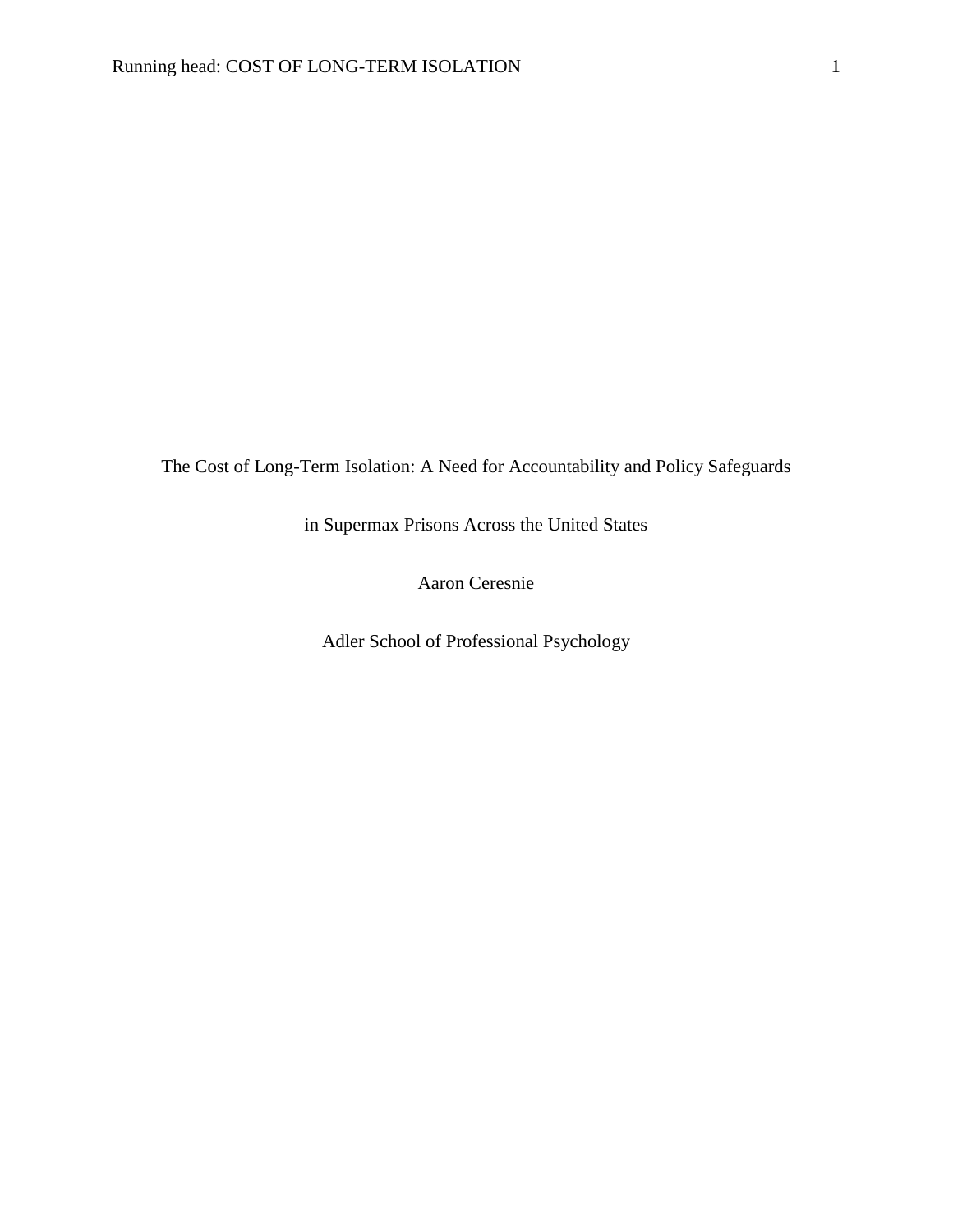### **Supermaxes: A Collective Liability**

In spite of decades of evidence demonstrating harmful consequences, extended solitary confinement in supermax prisons across the United States remains the preferred method for dealing with behaviorally troublesome prisoners (Arrigo & Bullock, 2008; Haney, 2008). Inherent to its cultural and institutional acceptance is a retributive paradigm of justice in the United States, in which dangerous or illegal behavior deserves punishment and harsh sentences deter plotting criminals from perpetrating future crime. Supermax prisons are 24-hour solitary confinement facilities originally intended as a last resort for inmates within the existing prison system who committed crimes or attempted escape (Haney, 2003). Over the past decade, however, many correctional departments have implemented vague criteria for moving prisoners to supermax facilities including inmates who are behaviorally problematic but not necessarily a security threat or those who are severely mentally ill (Lovell, 2008). The use of solitary confinement as a deterrent and punishment rather than a short-term safeguarding solution is referred to as penal isolation (Cohen, 2008). The United States prison system currently uses penal isolation in supermax prisons as a necessary means to control troublesome inmates (Smith, 2008). This solution can result in negative consequences to inmates, mental health professionals and prison workers, and society.

Penal isolation often results in dangerous and unanticipated consequences to inmates. If not carefully monitored, inmates psychologically decompensate, becoming more of a danger to themselves and others as a result of extended isolation (Kupers, 2008). In viewing long-term solitary confinement as increased punishment (Toch, 2008), supermax prisons employ violent behavioral management techniques including forced cell extractions, tear gassing, rubber bullets, and electric tasers (Human Rights Watch, 2000). The California Supreme Court acknowledged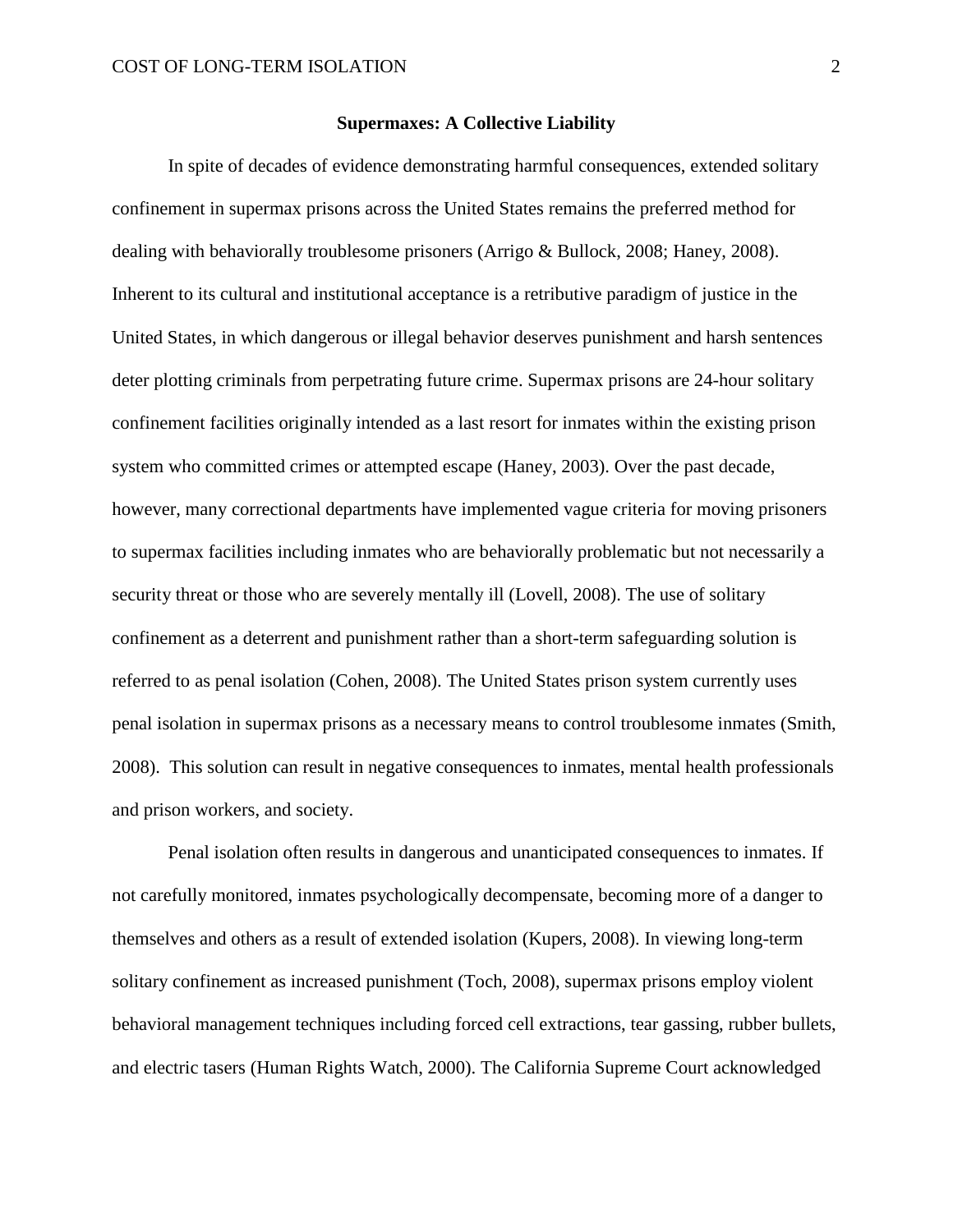such tactics as excessively harsh when compared to the controls necessary to maintain routinely prison order and safety (*Madrid v. Gomez,*1995). The court also conceded that such conditions led to justification of horrendous abuses such as hog-tying and holding inmates in cages outside during severe weather (Arrigo & Bullock, 2008). Toch (2008) termed these excessive and unnecessary controls "custodial overkill." Custodial overkill exacerbates inmates' maladjustment to the harsh conditions of supermax confinement and may increase the numbers of inmates with chronic posttraumatic stress reactions, severe mental illness, and a rage toward authority figures (Haney, 2003; Kupers, 2008).

When inmates clearly represent a safety threat, solitary confinement may be the most appropriate method of separating them from the main population. Violence toward fellow inmates or staff and escape attempts, for example, would justify the use of isolation to maintain order and safety. However, inmates transferred to supermax prisons may stay there for several years without reexamination of their need to remain isolated (Lovell, 2008), which may cause and exacerbate serious mental illness (Grassian, 1983; Haney, 2003; International Psychological Trauma Symposium, 2007, December 9).

In addition to negatively affecting inmates, long-term solitary confinement is a threat to the community (Kupers, 2008). One third of inmates at Tamms Correctional Center in Illinois have release dates from their original sentence (Illinois Department of Corrections [IDOC], 2009). Inmates are not sent to supermaxes for rehabilitative purposes, and incarcerates released from years spent in supermax prisons may experience irreparable psychological effects of isolation such as an inability speak or make eye-contact, acute social anxiety, psychosis, and a fractured self-concept (Haney, 2009). Such profound human despair suggests a need to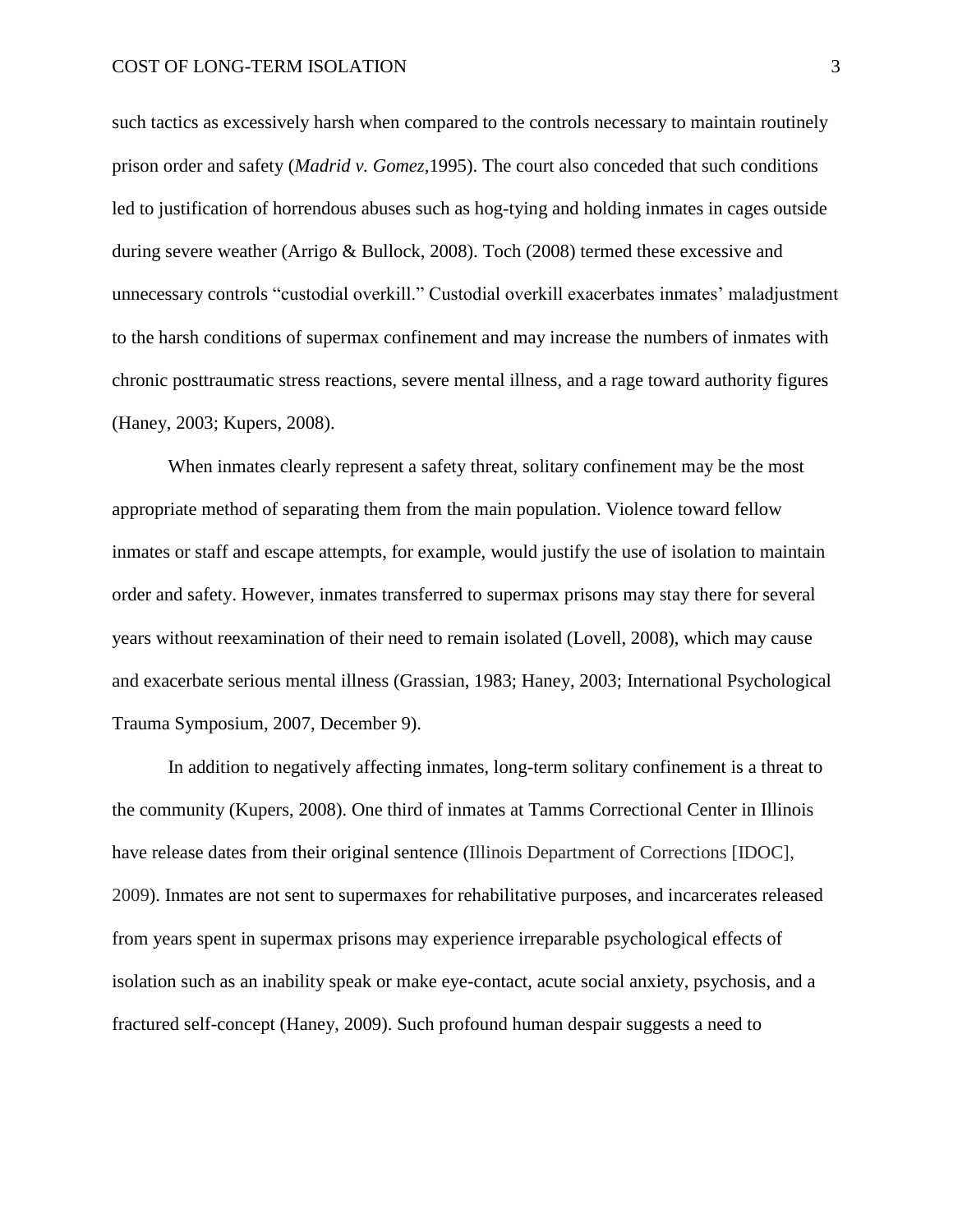implement policies safeguarding inmates who are exposed to long-term isolation in supermax facilities.

Supermax policy directly affects psychologists as they provide vital, albeit limited mental health services to inmates in solitary confinement. Due to the isolated status of supermax inmates, most psychological services are given in full-bodied shackles or via video conference (Haney, 2003), limiting the quality of and potential for a strong therapeutic alliance. Moreover, assessment feedback is limited and only a small percentage of supermax prisons screen for any psychiatric illness prior to entrance (Lovell, 2008). Psychologists working in such austere conditions are forced to violate the basic guiding principles of beneficence and nonmaleficence in the American Psychological Association"s Code of Ethics (APA, 2002).

Since the psychological effects of extended isolation have been the subject of several studies (Arrigo & Bullock, 2008; Cohen, 2008; Smith, 2008), recent literature has examined the consequences of isolation in new ways. Applying social (Haney, 2009) and systems-based (Clements, Althouse, Magaletta, Fagan, & Wormith, 2007) theories, current literature explores how social and environmental factors heavily shape what culture attributes to inmates' personalities. Social psychologists have described conclusions that people make about the cause of behavior as a product of only "stable" personality traits as the fundamental attribution error (Ross, 1977). In supermax facilities, prison workers often assume that supermax inmates are inherently deserving of solitary confinement, have little hope of recovery, and are morally corrupt individuals (Cooke et al., 2008). While common in American culture, the deserving inmate perspective lacks insight regarding any environmental effects of isolation on the individual. Supermax inmates are similarly affected in that they expect prison workers to abuse them and may act to elicit these responses in a self-defeating cycle (Haney, 2008). The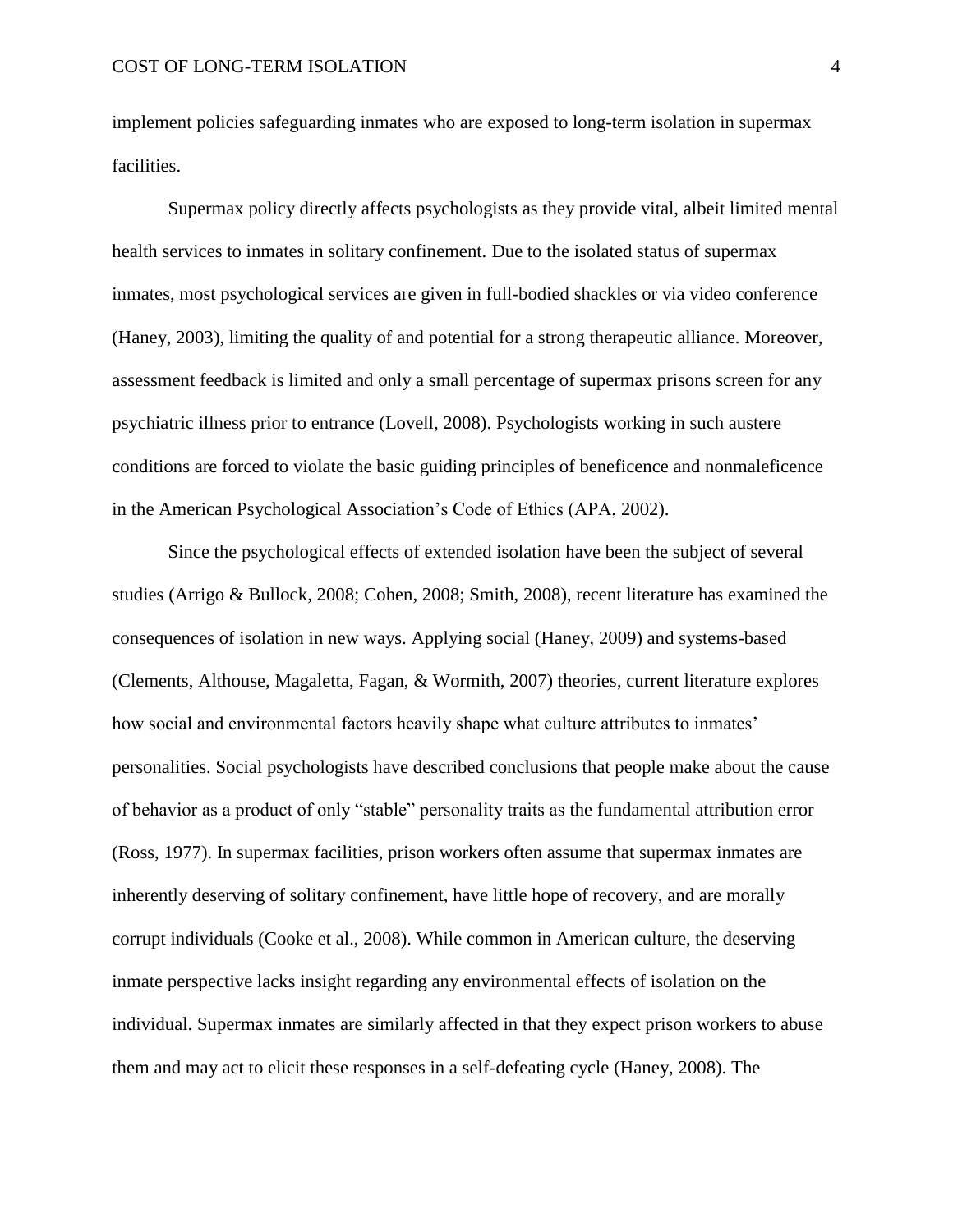fundamental attribution error often remains unquestioned in society, and examining its influence may provide a clearer understanding of troublesome but predictable patterns of behavior from inmates in solitary confinement. Insight into this self-defeating cycle can ultimately help foster recommendations to mitigate harmful consequences on an individual and societal level of impact.

# **History of Solitary Confinement and the Advent of the Modern Supermax**

Although supermax prisons are a modern phenomenon, solitary confinement as a form of extended incarceration has existed in the United States since 1829, with the creation of the Pennsylvania Model prison. This type of prison operated with the belief that isolation would allow inmates time and space to reflect on their crimes, promoting inner growth and a connection with God (Cohen, 2008; Smith, 2009). In spite of good intentions, however, prison officials soon discovered unintended traumatic consequences, and the prison system was quickly abandoned (Arrigo & Bullock, 2008). After the closing of Pennsylvania Model prisons and before the implementation of modern supermaxes, isolation was primarily used within existing prisons as a form of time-limited punishment to address behavioral infractions (Haney, 2008). Despite changes in appearance, technology, and motives for implementation, modern supermax prisons operate with nearly identical levels of isolation earlier regarded as torture by the U.S. Supreme Court (Cohen, 2008). Because supermaxes are only built for solitary confinement, inmates are subjected to nearly identical levels deprivation and develop similar psychological sequelae to prisoners of the 1800s in Pennsylvania Model prisons (Smith, 2009).

Professionals began studying the effects of solitary confinement on mental illness from the early stages of psychiatry, when Danish psychiatrists would regularly transfer isolated inmates from Pennsylvania Model prisons to insane asylums (Smith, 2008). At that time, mental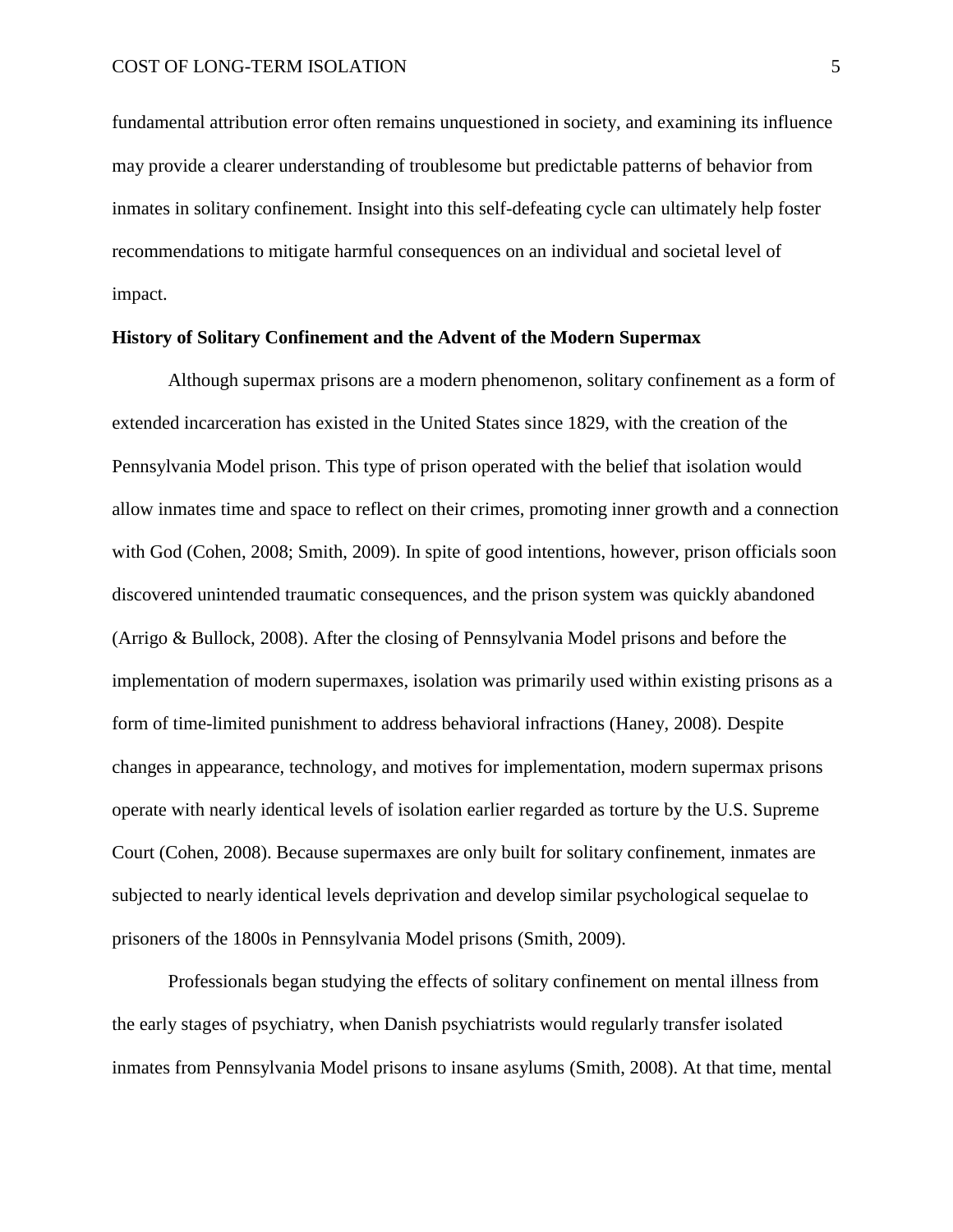disorders were attributed to abnormalities in the brain, allowing the traumatic effects of isolation to remain unquestioned institutionally through the 1930s (Smith, 2008). In other words, the biological paradigm unknowingly promoted the fundamental attribution error as bizarre and maladaptive behaviors of isolated inmates were ascribed to their personalities rather than the deprived nature of isolation. It is understandable that the effects of isolation were historically attributed to the personalities of inmates, as environmental influences were not clearly understood in the days of the Pennsylvania Model prisons. Even though research has shown how the supermax environment contributes to inmate behavior (Cohen, 2008; Jackson, 2001; Lovell, 2008; Smith, 2008), the fundamental attribution error remains an implicit principle informing public and correctional institutions" promotion of current supermax policies. For example, inmates are often transferred to supermax prisons on the basis of individual risk without accounting for the social or situational factors that may have influenced a particular behavior (Cooke, 2008).

As separate facilities devoted entirely to solitary confinement, supermaxes reflect desolate and sterile living conditions. Over 20,000 inmates are housed in supermax prisons across the United States (Human Rights Watch, 2000). All of these individuals live in near total isolation. They are alone in six by eight feet cells with solid or perforated steel doors for 22 to 23 hours a day, and only allowed out of their cell for isolated exercise. Most supermax facilities permit no contact visits, phone calls, or personal belongings, and a limited variety of reading materials (Amnesty International, 2009; Arrigo & Bullock, 2008; Human Rights Watch, 2000; Jackson, 2001). Meals are eaten alone in the cell and inmates have no access to educational programs (Cohen, 2008). Inmates are shackled before any type of human contact or movement out of the cell (Human Rights Watch, 2000).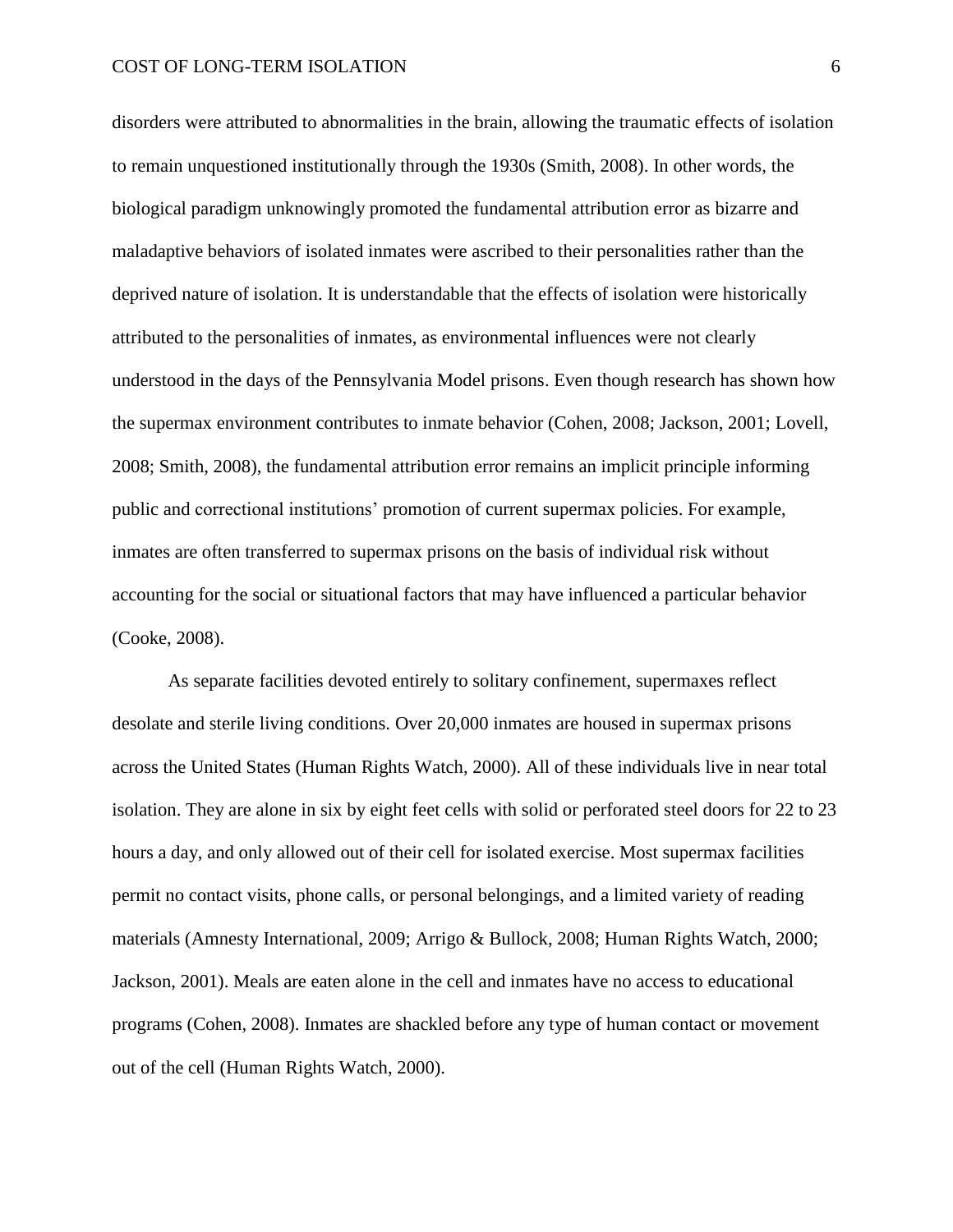Although clearly some inmates require segregation to ensure safety, isolation has traditionally been used within existing prisons and included some social time, phone calls, and was implemented as a short-term procedure until adequate order and safety was established (Haney, 2003). The modern supermax resulted from political, economic, and institutional pressures (Arrigo & Bullock, 2008; Shalev, 2009), not as a tool for inmate rehabilitation. The United States prison population quintupled after 1975, with no raise in funding for any programming or mental health services (Haney, 2003). The war on drugs in the 1990s implemented "zero tolerance" laws, which mandated harsh minimum sentences and further increased the number of prisoners nationwide (Shalev, 2009). These forces resulted in an enormous increase in behavioral delinquency within existing prisons, which the modern supermax was designed to address (Haney, 2003). A cultural belief that criminals made morally poor decisions ignored the large impact of rising numbers of inmates and a lack of correctional funding, resulting in the decontextualization of crime and the public perception that criminals have no hope for recovery (Haney, 2008).

### **Psychological Effects of Long-Term Isolation**

Individuals exposed to extended stays in solitary confinement are at serious risk for harmful consequences. Self-mutilation, feces smearing, hallucinations, severe social and generalized anxiety, depression, emotional breakdown, suicide attempts, acute psychosis (Arrigo & Bullock, 2008; Haney, 2009; International Psychological Trauma Symposium, 2007, December 9), and posttraumatic stress reactions (Grassian, 1983) are expected and predictable reactions to living in extended isolation. Over 40% of all completed suicides in prison occur in isolation, twice the suicide rate than in general population prisons (Pupovac, 2009). The impact of supermax isolation is so severe that a Texas Supreme Court judge in *Ruiz v. Johnson* (1999)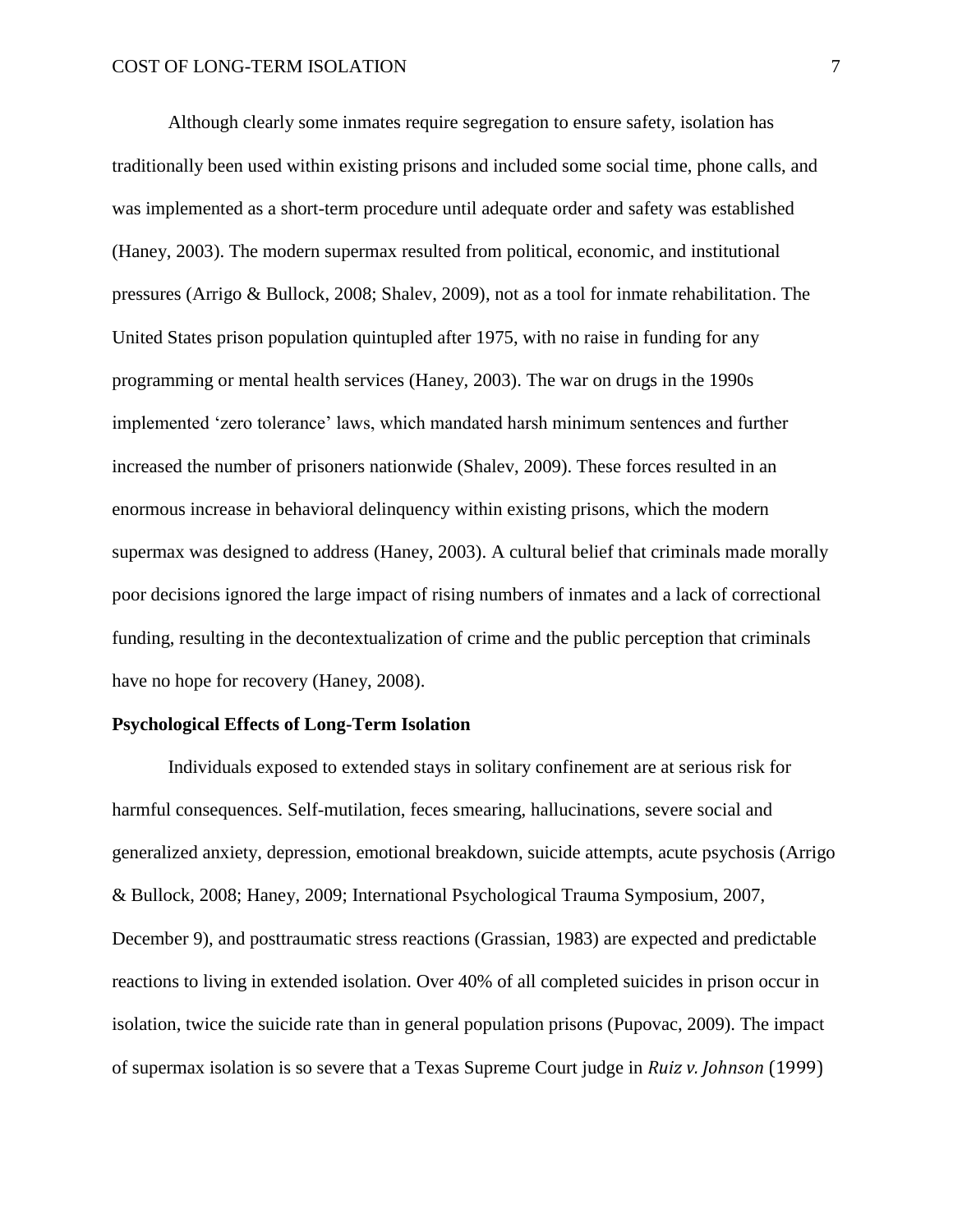acknowledged the traumatic effects of its supermax prison including mental illness and considered total isolation as unconstitutional as a form of cruel and unusual punishment.

The effects of extended solitary confinement are also predictable. Early studies like those of Grassian (1983) wrote in favor of creating a mental disorder called Secure Housing Unit (SHU) Syndrome. Although he did not examine inmates" preexisting mental states outside of documented record or the motives of those who agreed to participate in interviews (Clement et al., 2007), he discovered striking similarities in reactions of inmates to extended solitary confinement. Perceptual changes, affective disturbances, hypersensitivity to external stimuli, hallucinations, extreme generalized anxiety, amnesia, paranoia, and difficulties with thinking, concentration, and memory were all common (Grassian, 1983). A Danish prison study confirmed these findings; inmates without mental disorders placed in isolation for four weeks were 20 times more likely to require psychiatric treatment than the main prison population (Koch, 1986).

#### **Social and Environmental Influences**

The environmental consequences of long-term isolation have been called *social pathologies* (Haney, 2003) and were defined as:

…adjustments in thinking, feeling, and behaving to adapt to supermax conditions that can be long lasting, difficult to measure, and unknown even to the prisoner that make it possible to survive in isolation but once released, set limits on what the person can become. (p. 138)

General population inmates may experience an "institutionalization" effect in which they are unable to cope with the demands and expectations of society once released (Clements et al., 2008). However, supermax inmates literally depend on the prison to dictate their every move. A lack of ability to assert their will can cause a loss in the ability to initiate or have purpose in a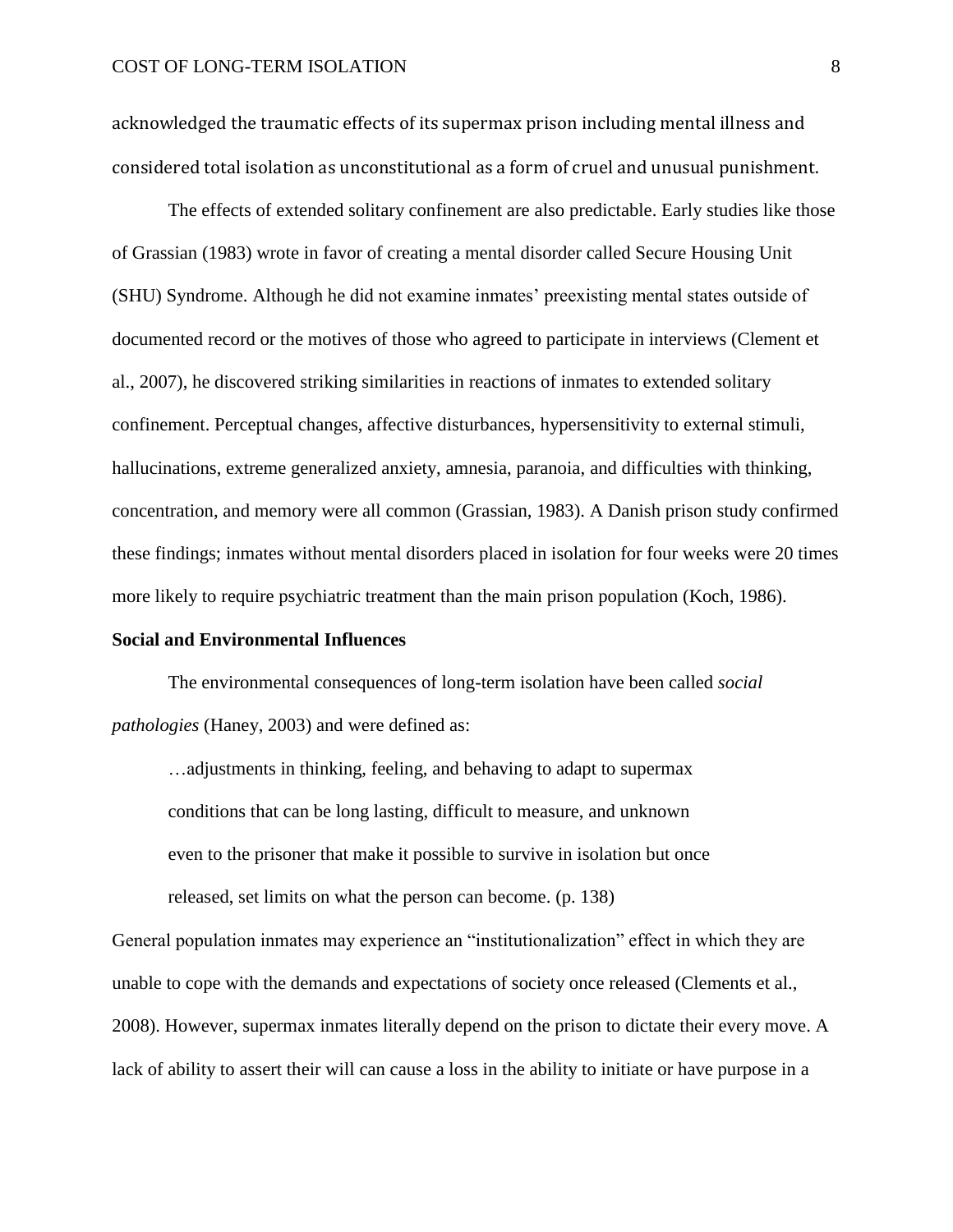broad range of behavior (Haney, 2009). In adapting to isolation, social pathologies may become inseparable from inmates" personalities because they are the only influencing forces on the inmate's life for long periods of time. Living in supermax conditions, inmates lose the skills necessary to think, feel, and survive once released. The lack of contact with the outside world can result in poor reality testing and living in a personal fantasy as a primary coping mechanism (Haney, 2003). From an Adlerian perspective, this limits isolated inmates' sense of belonging to the larger whole, which could otherwise increase social interest and feelings of usefulness. The irony of supermax custody is that those who adapt to the isolated conditions—a prerequisite for release—are most likely to be ill-equipped and unable to deal with the social demands of the main prison population (Haney, 2003) or life outside of prison.

Adlerian psychology describes one the most basic human needs and markers of mental health as social interest, in which a meaningful connection to others fosters a desire for positive action, mental clarity, and general well being (Mosak & Maniacci, 1999). The very experience of living inside a supermax prison does not allow for any type of connection to exist, severely restricting all movement and behavior. Because human identity is largely dependent upon the reaction of others in a social context, isolated inmates literally begin to lose knowledge of themselves (Haney, 2009). Although they may have been placed in solitary confinement because of prior maladaptive behavior and a lack of social interest, inmates who have been isolated for extended periods of time may act out to elicit any type of response acknowledging their existence (Haney, 2003) or as a result of mental illness (Lovell, 2008).

Both prison workers and the public are informed that all supermax inmates are the "worst of the worst," and the only way to be sent there is to commit a violent crime while in prison (Haney, 2009; IDOC, 2009). However, prison records reveal that many documented behaviors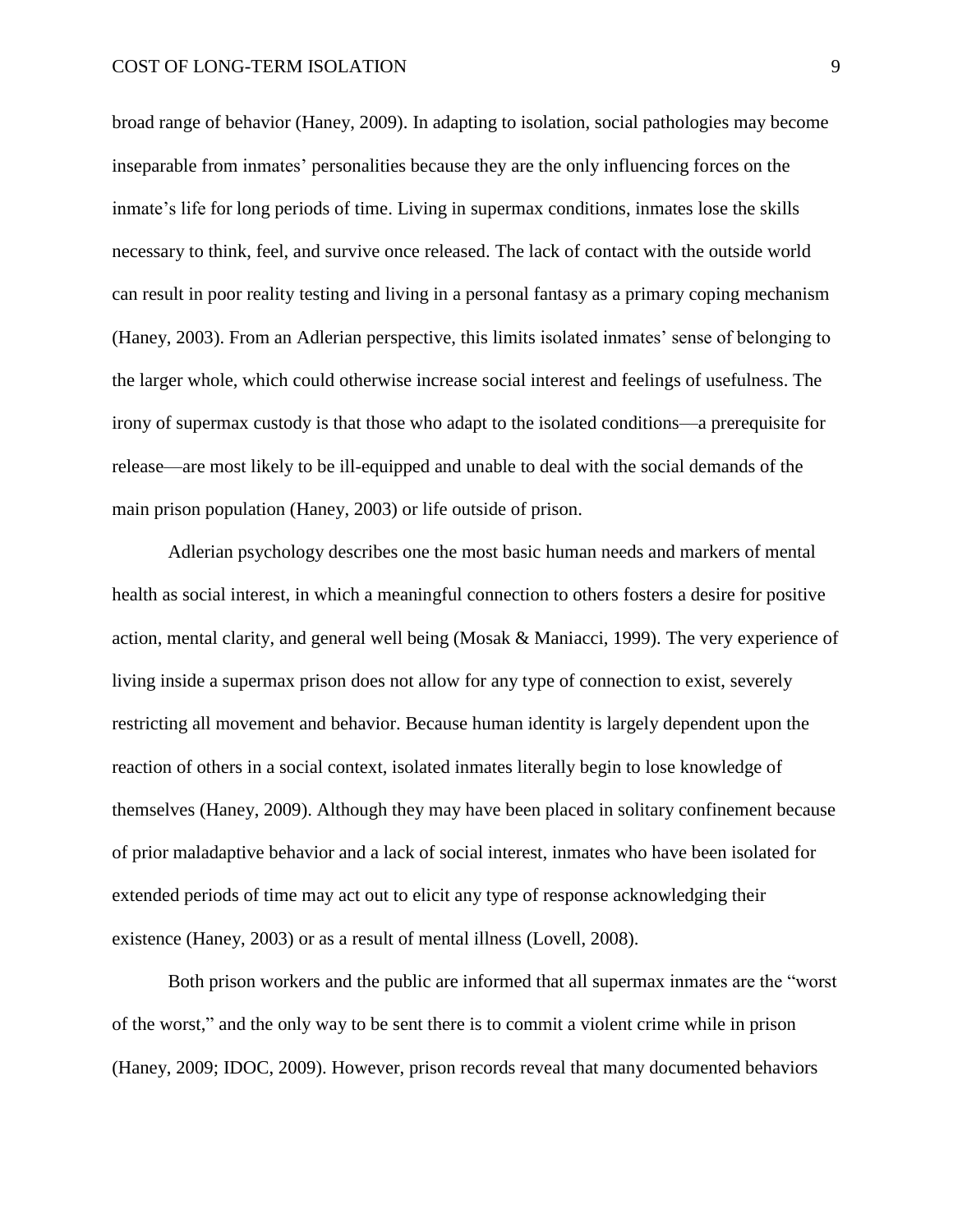for which inmates are transferred to supermax custody reflect symptoms of severe mental illness including self-mutilation and suicide threats (Haney, 2008; Human Rights Watch, 2000). Additionally, categories such as "administrative detention" or "disturbed" are used to send problematic—though not necessarily dangerous—inmates, those with prior gang affiliations, and even those known to file grievances against the prison, to indefinite supermax custody (Lovell, 2008). Labels such as "disturbed" have no clinical utility and do not account for the motives or context of the behavior in question (Lovell, 2008).

The "worst of the worst" stereotype increases the fundamental attribution error"s influence (Haney, 2009). As a result, guards may intimidate and provoke the very type of behaviors from inmates they expect (Haney, 2003; Haney, 2008). Correctional departments often use extremely vague criteria to justify supermax confinement including behavioral noncompliance or nonlethal behavioral infractions (Shalev, 2009). Many inmates sent to supermaxes are not presented evidence regarding their transfer (Human Rights Watch, 2000). Once inside, inmates" voices are silenced and they are assumed deserving of supermax placement (Lovell, 2008). The lack of administrative oversight on transfers to supermax facilities from within correctional institutions allows some inmates potentially be placed in supermax custody to lessen the burden on correctional departments and not because they pose a serious threat.

In addition to vague criteria and a lack of due process, larger social forces impact the make-up of supermax populations. The demographics and narratives of isolated prisoners reveal the extent of racial and economic disparities inherent to supermax inmates. Ethnic minority individuals have always been disproportionate in prisons, and economically disadvantaged people of color comprise up to 90% of supermax populations (Arrigo & Bullock, 2008; Shalev,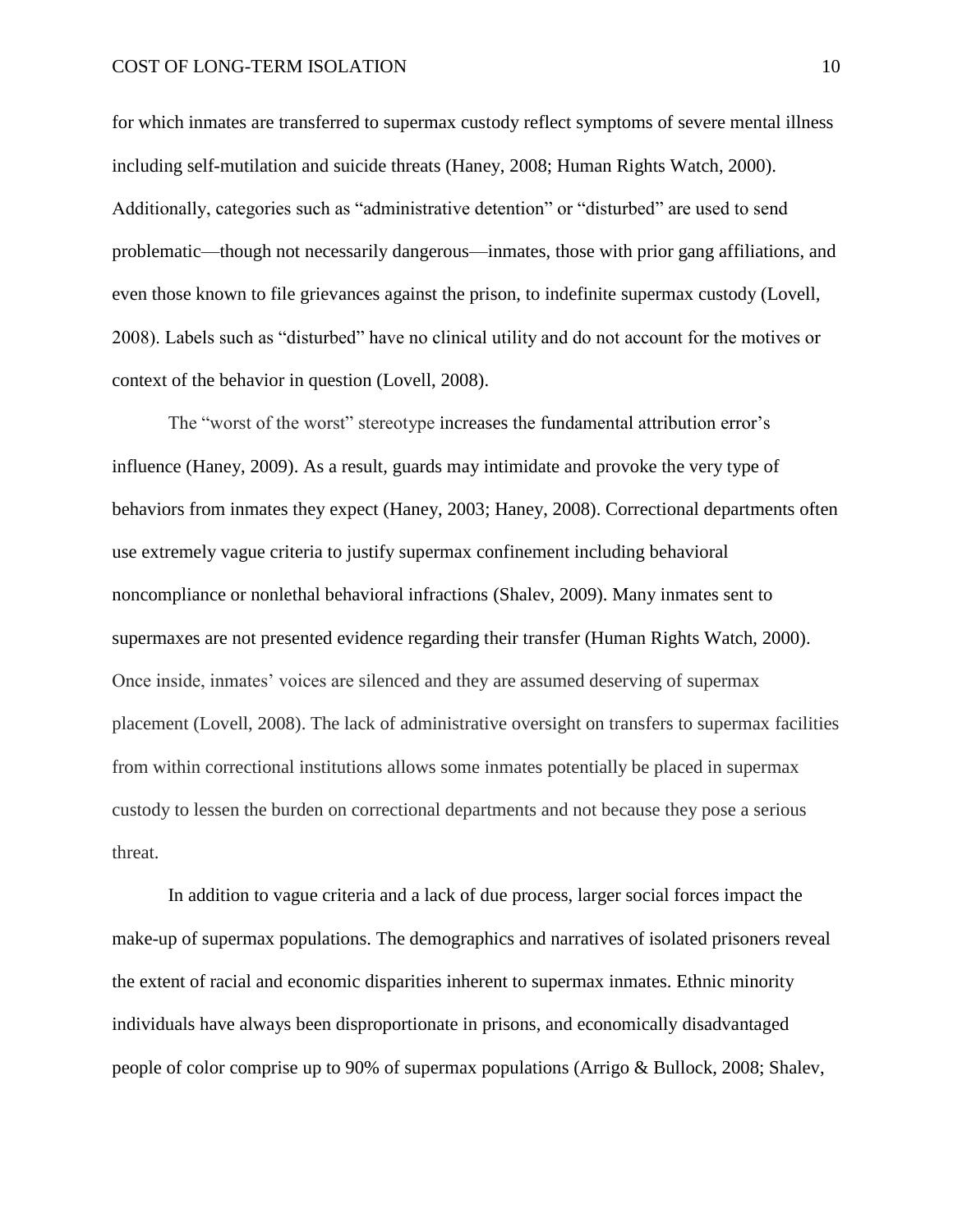2009). Individuals with mental illness have also traditionally been part of prison populations. In a general population facility, 10-20% of inmates suffer from severe mental illness; 29-56% of supermax populations are severely mentally ill (Haney, 2003; Kupers, 2008; Lovell, 2008). Whether inmates were mentally ill before or after entering supermax custody has not been well investigated. Over 40% of general population prisoners have been found to have histories of severe trauma (Dutton & Hart, 1992) and may be re-traumatized by the harsh treatment and physical conditions of supermax isolation (Haney, 2008). Individuals who have or are predisposed to mental illness in general population prisons have the most difficulty conforming to strict rules and are therefore at high risk for supermax custody (Haney, 2009). Isolated conditions in supermax may increase their chances of psychological breakdown.

The lack of resources allocated for psychologists to provide mental health services in supermax facilities sometimes results in unqualified care delivery (Kupers, 2008). Services such as psychotropic medication distribution as well as diagnostic and behavioral risk assessments are routinely performed by individuals with little knowledge of mental illness in some supermaxes (Adams & Ferrandino, 2008). Consequently, the likelihood of inmate mistreatment, maladjustment, or abuse is increased. The scarcity of trained professionals and mental health resources in supermaxes further results in an underdiagnosis of mental illness (Kupers, 2008). The lack of services to inmates most in need may accelerate psychological deterioration. Unqualified care delivery has also resulted in psychotropic medications being prescribed without a diagnostic record in medical charts, for prisoners with "adjustment disorders," and as a means of moderating disruptive behavior without any particular diagnostic consideration (Adams & Ferrandino, 2008; Kupers, 2008).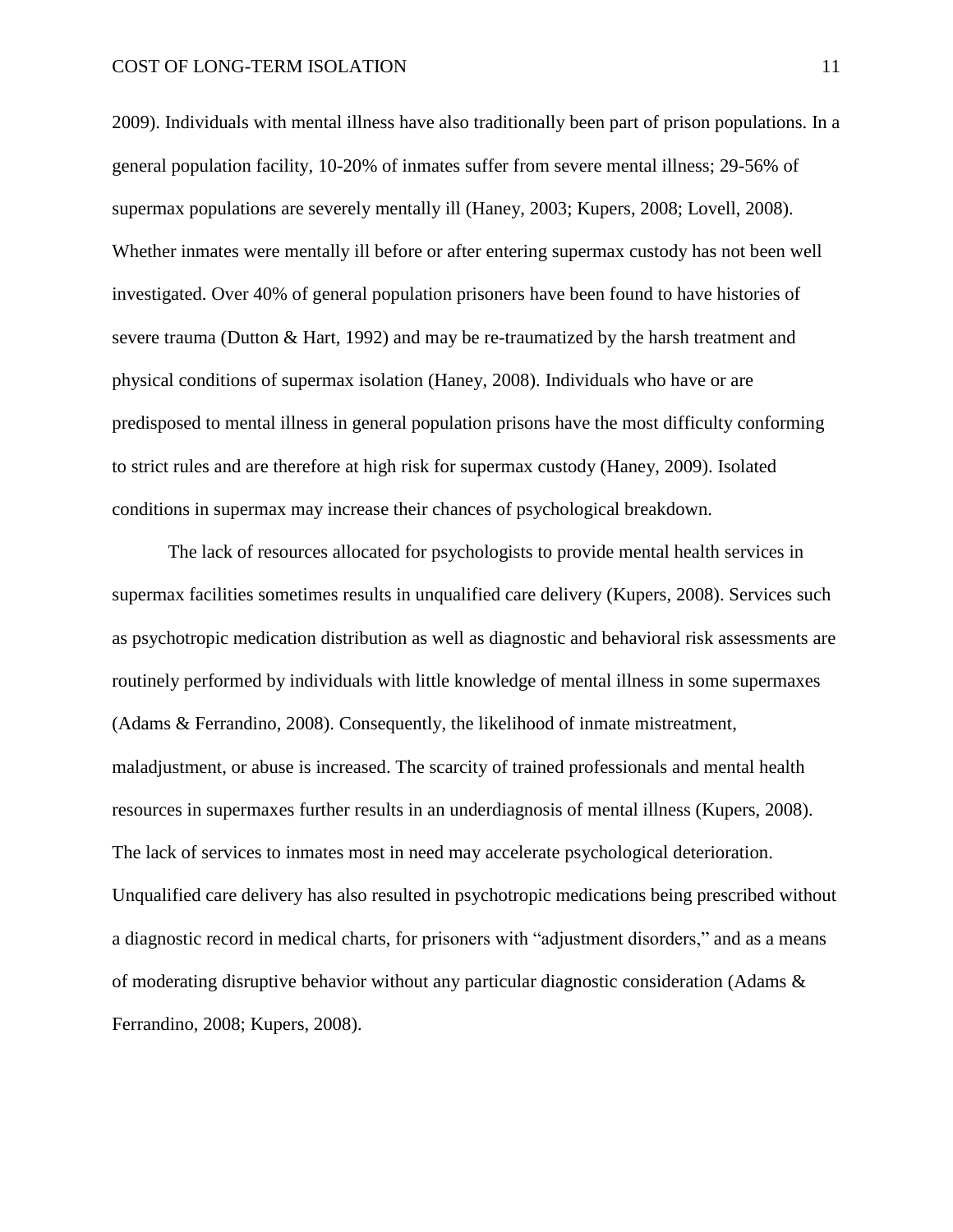# **Strengths and Successes**

In documenting the effects of long-term isolation, research and advocates have provided ample evidence toward changing the focus of supermax prisons to a short-term and last-resort solution. In addition to exposing human-rights violations (Amnesty International, 2009; Human Rights Watch, 2000; International Psychological Trauma Symposium, 2007, December 9), research has addressed the likelihood for total psychological and interpersonal collapse of inmates in supermax custody (Arrigo & Bullock, 2008; Haney, 2003; Lovell, 2008). Regardless of individual and cultural beliefs on the inherent nature and justified treatment of criminals, society must ultimately deal with the consequences when these inmates are released (Kupers, 2008).

Because most supermax prisons operate on a state-funded level, reform is only possible on a state-by-state basis. Despite this challenge, major reform has begun to take shape regarding the treatment of mentally ill prisoners in supermax custody. In 1995, a California State Supreme Court judge in *Madrid v. Gomez* found that supermax conditions were excessively harsh and acknowledged traumatic consequences of the environment. He found no constitutional basis for amending conditions or closing the prison but instead mandated the prohibition of mentally ill prisoners housed in supermax custody. Though nowhere near the total overhaul called for in the literature, this ruling marked the beginning of a positive shift in supermax policy. Since *Madrid v. Gomez* (1995), every State Supreme Court case regarding supermax conditions has ruled in favor of prohibiting mentally ill inmates from living in supermax custody (Pupovac, 2009).

Perhaps the biggest successes come from grassroots coalitions such as Tamms Year Ten. Working alongside Illinois state representatives, Tamms Year Ten proposed a House Bill, HB2633. This legislative bill imposed a one year time limit on any inmate's stay in isolation,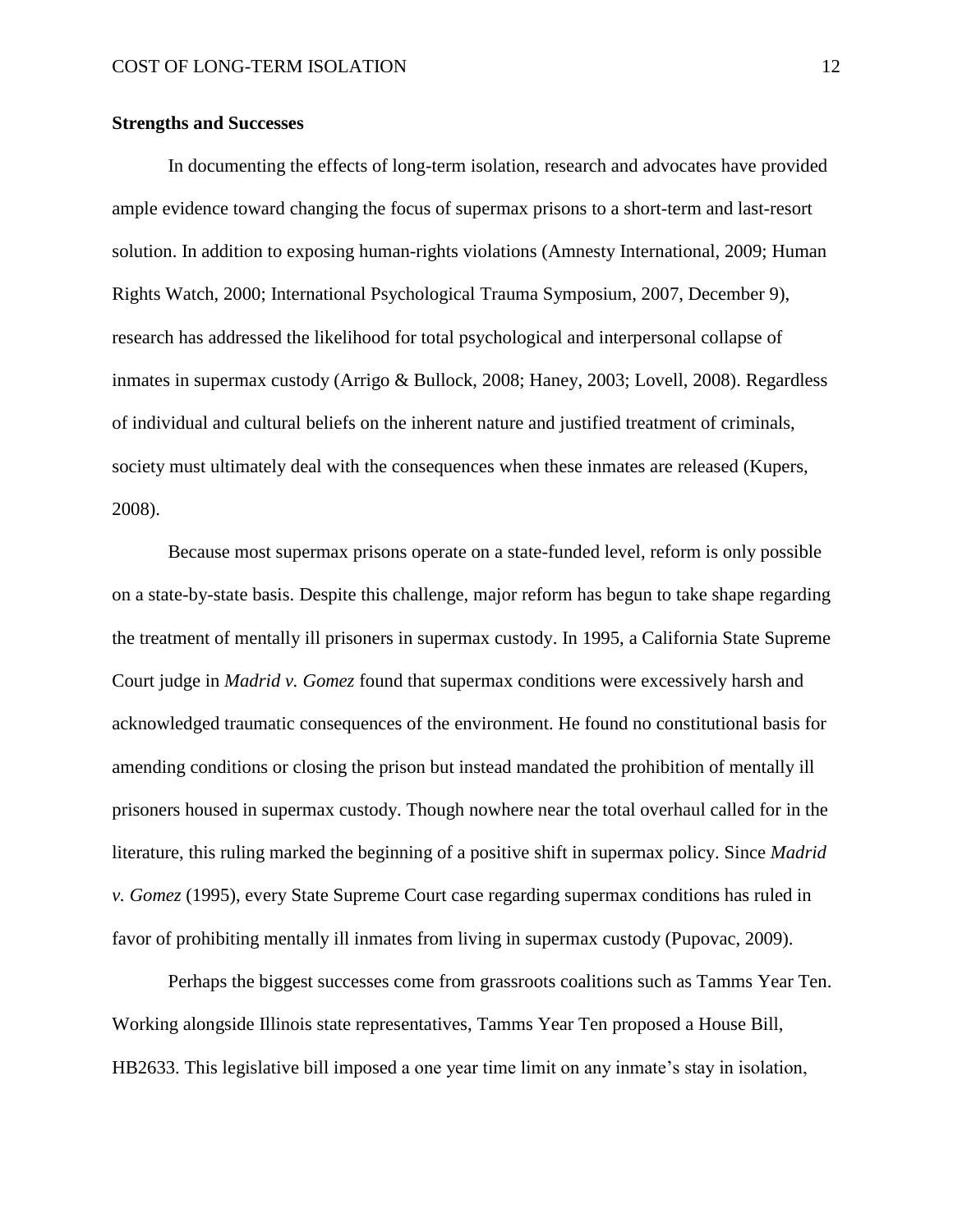mandatory monthly mental health screenings, and a prohibition of mentally ill inmates from being held in Tamms Supermax prison. The bill garnered 26 co-sponsors and had nearly enough votes to pass, but many legislators saw it as politically risky and would not support it. Though the bill was ultimately unsuccessful, Tamms Year Ten and the legislators" efforts brought the supermax crisis into public scrutiny where it has been unobserved for over 10 years. Subsequently, Governor Quinn acknowledged Tamms Correctional Facility as the number one problem on the Department of Corrections" agenda and appointed a new head to address the stated concerns (Garcia, 2009, September 17; IDOC, 2009).

Advances in assessment measures reflect another asset in pushing for safer supermax practices. Although not yet standard in forensic settings, actuarial and statistical methods of predicting behavioral problems and future violence have proven much more reliable than clinical judgment alone (Adams & Ferrandino, 2008). Psychologists have recommended using an assessment model in supermax prisons, incorporating the severity of need through the use of standardized metrics rather than clinical evaluation. If funding does not allow for enough mental health practitioners to provide necessary services, psychologists could work with prison officers to utilize similar methods. By using statistical formulas, decisions to transfer inmates to supermax custody would have much less personal judgment and bias. However, even statistical predictions of violence and suicide are never completely reliable (Adams & Ferrandino, 2008). By combining multiple types of individual, clinical, and statistical approaches in assessing risk, there is a better chance of identifying individuals who pose the most serious threat.

Another type of success has come from mental health experts partnering with correctional institutions. When Indiana University and the National Alliance for the Mentally Ill in Indiana created a 10-hour curriculum for correctional officers to teach them about mental illness, the use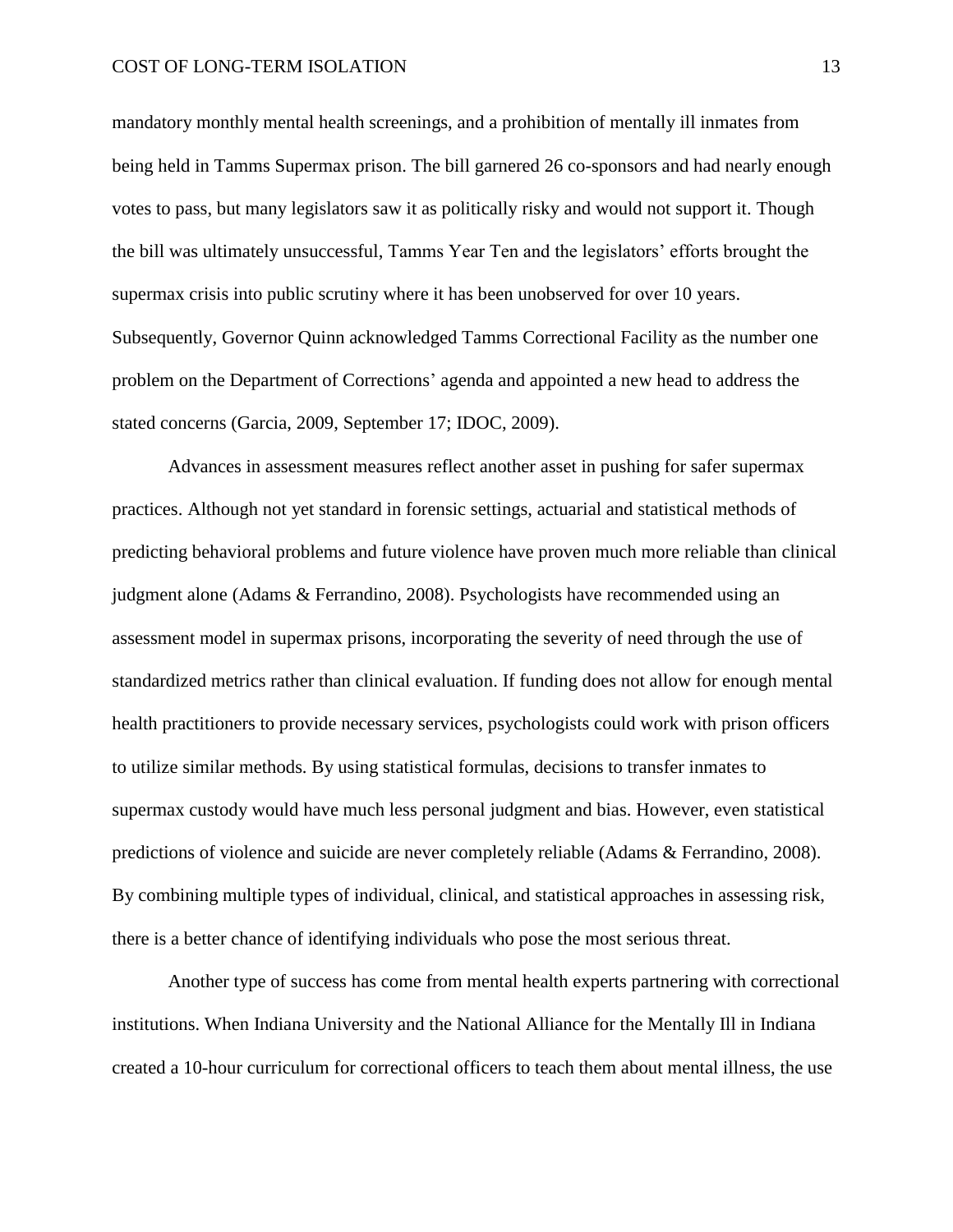of force by officers as well as incidents of acting out by inmates decreased significantly (Adams & Ferrandino, 2008). Although not yet commonplace, this intervention serves as a good example of how mental health professionals can work with and not against correctional institutions for the betterment of all involved.

## **Disadvantages and Unaddressed Aspects**

Despite wide acceptance among mental health, criminal justice, and human rights advocates, true reform has not yet occurred. Landmark cases like *Madrid v. Gomez* (1995) have brought awareness to part of the problem, implementing safeguards for supermax inmates with mental illness. However, most state supreme courts have not weighed in on supermax conditions. Further, the prohibition of mentally-ill inmates does not account for the development of mental illness in previously healthy inmates. Even in these modest successes, physical and social conditions of the supermaxes themselves—the primary cause of dysfunction (Haney, 2009; Smith, 2008)—have not been altered.

The literature's attempt to ameliorate the problem struggles with a lack of disseminating research into the larger community. The majority of published articles are not easily accessible to nonacademic citizens, and therefore remain within the research and criminal justice communities. As such, the public has limited access to the most current and vital knowledge regarding the harmful consequences of supermax isolation. Until investigative journalists released a series of articles addressing supermax concerns at Tamms Correctional Center (Pawlaczyk & Hundsdorfer, August 2, 2009), limited public awareness of the empirical data gave more power to arguments promoting the stereotypes of supermax inmates. Even these articles were met with disdain and cynicism from public opinion, suggesting that even legitimate information has difficulty swaying strongly held social convictions.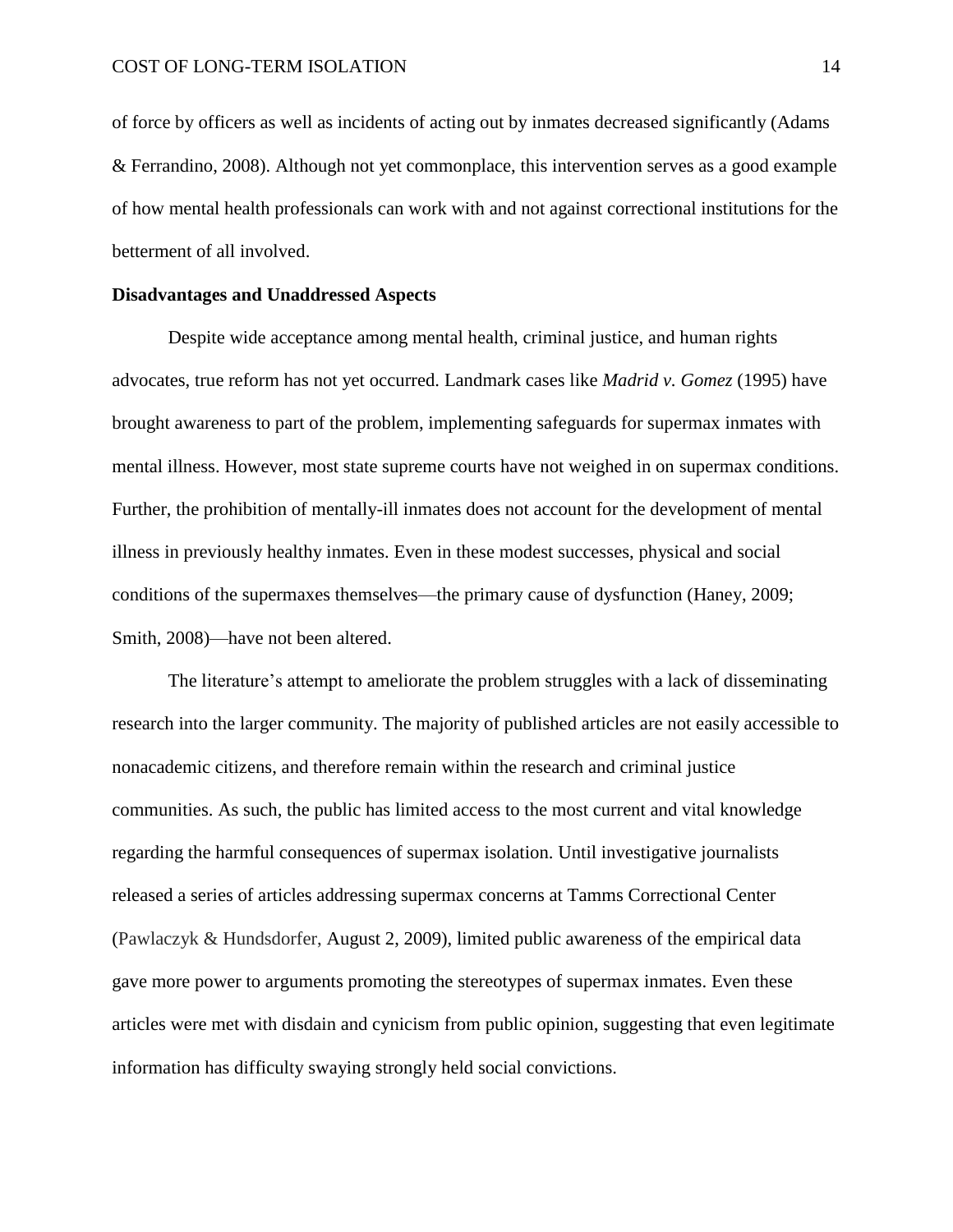Despite solid evidence of harm, decades of publications, and vivid descriptions of what reform would look like, the literature has not explicitly addressed *how* to implement policy change. There are many people who wish to alleviate the problem but lack clear direction. Future research could follow inmates who stayed in long-term isolation longitudinally and examine their outcomes over time. The issue must therefore be addressed not only to a broader audience, but with different levels of consequences underscored. Economically for example, supermaxes are a taxpayer liability, costing an average of \$30,000 more per prisoner per year than the standard maximum security prison (Pupovac, 2009; Shalev, 2009). Tailoring recommendations to specific audience interests and concerns would help to gain support for supermax policy reform.

While psychologists have explored the supermax crisis through a systems perspective (Clements et al., 2007), the use of long-term isolation has not been conceptualized using an Adlerian psychology perspective. The Adlerian concept of holism suggests that a person"s behavior reflects multiple levels of influence, and that an individual cannot be fully understood without considering the surrounding social and environmental factors (Mosak & Maniacci, 1999). As such, Adlerian psychology would view the behavior of inmates as inseparable from the guards" behavior, physical conditions of confinement, institutional pressures, and soiciocultural influences on supermax policy and populations. Ethnic minority individuals are often discriminated against and given less opportunity to meet basic survival needs than the privileged class in America, increasing the likelihood of criminal behavior (Cooke, 2005). Using Adlerian theory in addressing the supermax crisis may enhance the public"s ability to see supermax policy as a community-oriented problem and focus on different levels of intervention that can be addressed in concrete recommendations.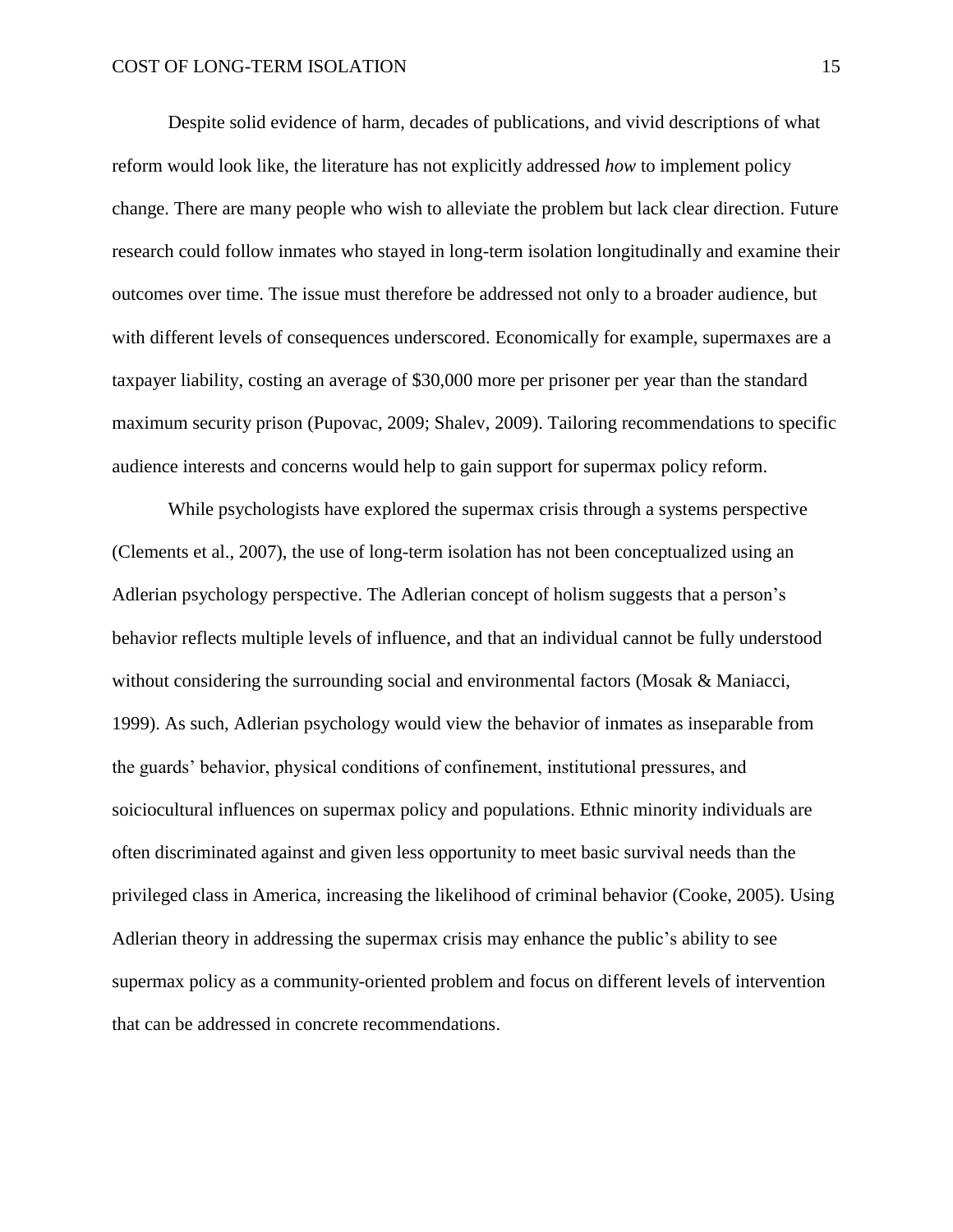# **Barriers to Rectifying Supermax Policy**

Even if advocates succeed in educating the public on the predictable effects of prolonged isolation, major barriers remain in addressing mental health concerns in supermaxes. While psychologists and advocates continue to contribute essential knowledge to understanding the problem, it will take a public outcry demanding policy change from state legislators before true reform is possible. This is an exceedingly difficult challenge because as previously discussed in this paper, western culture lives in a retributive punishment paradigm. According to such a model, criminals are to be punished and not rehabilitated. Such drastic change requires a fundamental shift in societal thinking and changes in correctional structure. The gravity of this cultural barrier makes major supermax reform a more idealistic than pragmatic goal.

The media is another powerful barrier to raising public consciousness. The constant portrayal of crime and the promotion of justice as punishment have resulted in society"s apathy for all aspects of correctional outcomes post-conviction. As such, the consequences of long-term isolation are rarely addressed in public forums or on the news. A shift in literature that addresses the consequences of isolation may cause change in opinions of individuals within society. Understanding that inmates in isolation for over 11 years are thrown back into society without any mental health consultation or step-down training are prone to extreme maladjustment may engender concern from a public citizen"s perspective.

Moreover, the media generally highlights a moralistic view of prisoners that perpetuates the fundamental attribution error. Supermaxes are rarely addressed, but when identifying any supermax issue, inmates with mental illness and nonviolent offenders are rarely discussed. Major newspapers covering supermaxes (Marx, 2009) typically discuss the few prisoners who depict the "worst of the worst" stereotype, neglecting the high numbers of inmates with mental illness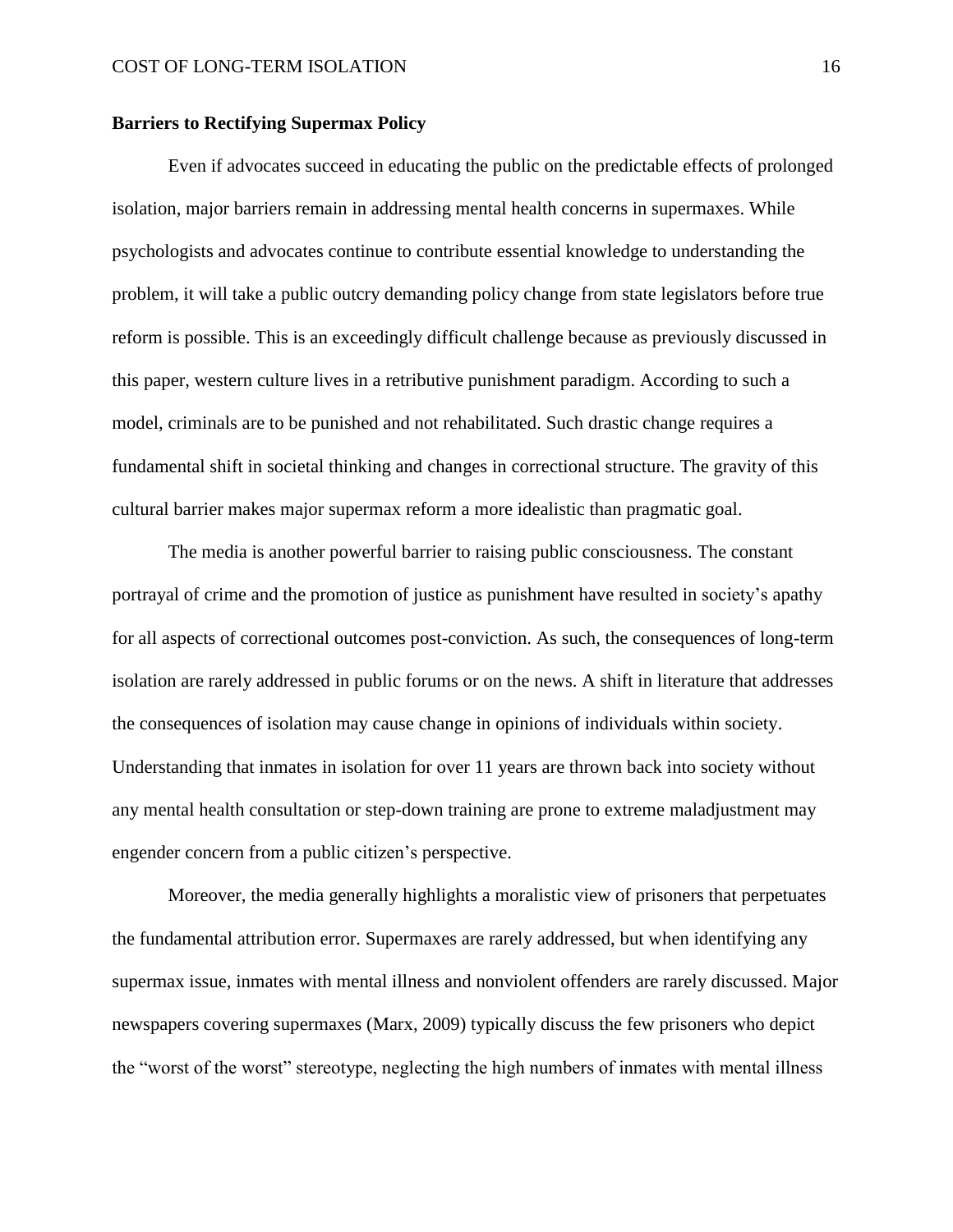or no prior behavioral infractions. In not addressing mental illness or the pathologies caused by isolation, society receives a biased perspective on the issue.

In addition to the media, systemic and structural barriers of racism and poverty further create difficulties in informing public consciousness of the impact different prison environments have on individual mental health. As previously mentioned, prisoners are commonly people of color and from economically disadvantaged groups (Shalev, 2009). African American inmates receive a higher number of violations within prisons than white counterparts, which may be due to correctional officers having a stereotypical view of them as "hostile and aggressive" (Arrigo  $\&$ Bullock, 2008; Shalev, 2009). Officers may use even more force to subdue their behavior, in turn provoking some of the very behavior penal institutions are trying to prevent (Haney, 2009). This cycle creates a self-fulfilling prophecy of "acting out" (Shalev, 2009). Supermax inmates' high level of poverty further suggests that most do not have external resources or support, and many of their families are unable to spend money or time advocating for their behalf.

It is also necessary to consider the disparate agendas between correctional institutions and the mental health community as a barrier in addressing change to supermax policy. While mental health advocates are generally concerned with the psychological welfare of inmates, correctional institutions have prison security and order as top priorities (Shalev, 2009). Correctional institutions maintain the upper hand because the majority of the public prefers containment and is uninformed about the community-level consequences of inmates released from isolation. Psychologists working within the system could try to empathize with correctional institutions and strive for a synthesis of considerations; safety and order are top priorities that should not be compromised, but can be maintained with less severe supermax conditions and practices. Ultimately, psychologists can help correctional institutions meet their agendas.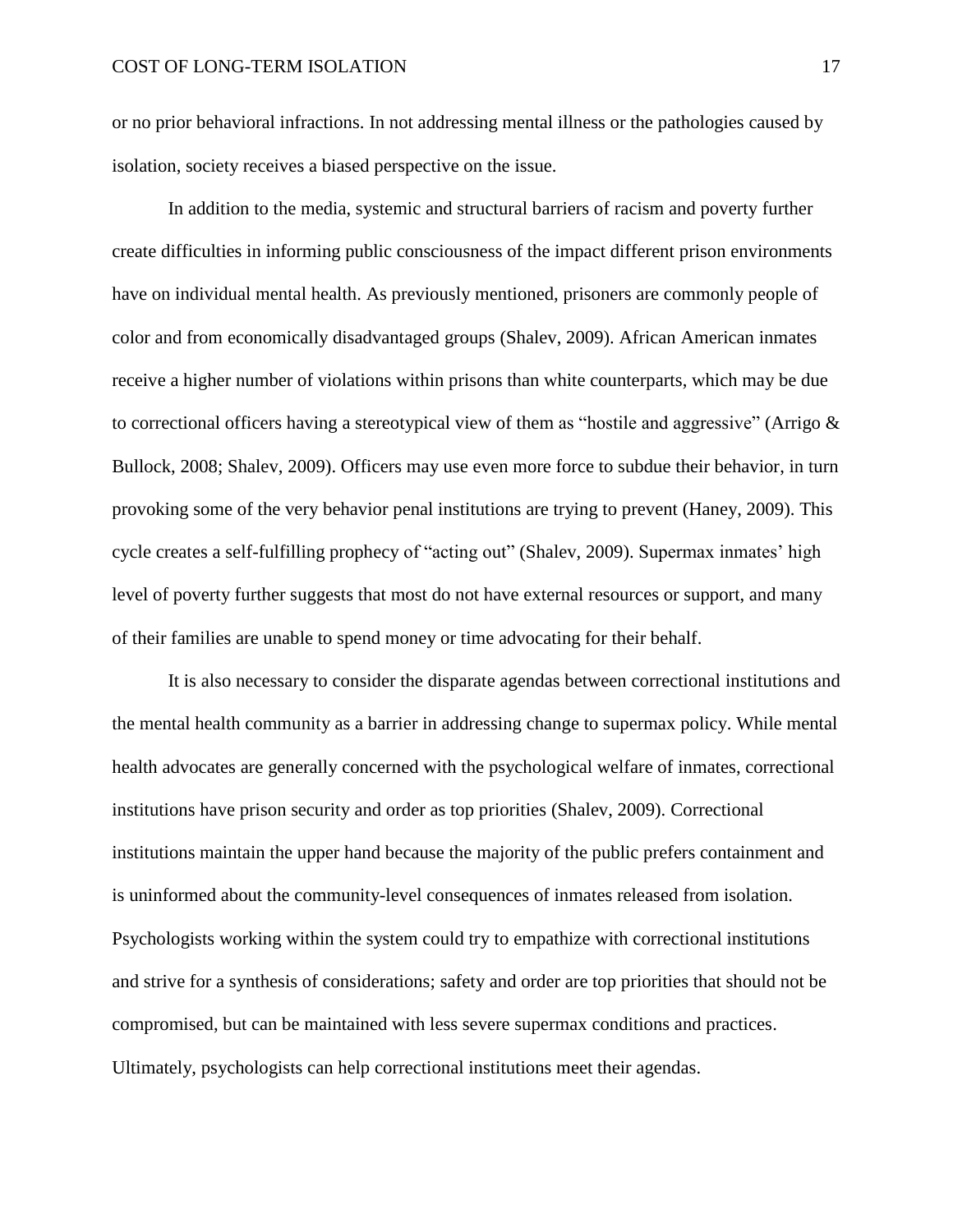## **Synopsis of Future Action**

The following recommendations are offered from the perspective that isolation should ideally never be used as a matter of general prison policy, but as a short-term last resort necessary to ensure safety until further action can be taken for an individual (Smith, 2009). This perspective is supported by literature demonstrating that the harmful effects of long-term isolation often outweigh the benefits (Jackson, 2001; Kupers, 2008; Lovell, 2008). Psychologists have called for treating isolation with the same constrictions placed on mechanical restraints because of the similarly devastating effects (Cohen, 2008).

Several goals remain to alleviate the exacerbation of mental illness in supermax prisons. Most importantly, professional psychology must strive to tangibly alter the conditions of inmates in long-term isolation. Although suggested safeguards would benefit those housed in isolation, the physical conditions still remain. As such, a true solution to the problem would be the abolishment of solitary confinement (Cohen, 2008). However, such drastic policy change is unlikely without radical social reform. A more practical solution is to reform the criteria for sending inmates to supermax facilities, promote education of prison officials about individual and environmental influences of mental illness, and limit the amount of time supermaxes can hold inmates in isolation without subsequent psychological evaluations and documented evidence as to why they should remain in isolation.

Recommendations in the literature are made on three levels of impact: individual inmates, prison staff, and the role of supermaxes within prison systems. On an individual level, future risk is a paramount concern of prison officials in determining supermax status. Psychologists can advocate to implement routine standardized assessments to help more accurately determine future risk and appropriate treatment needs (Adams & Ferrandino, 2008),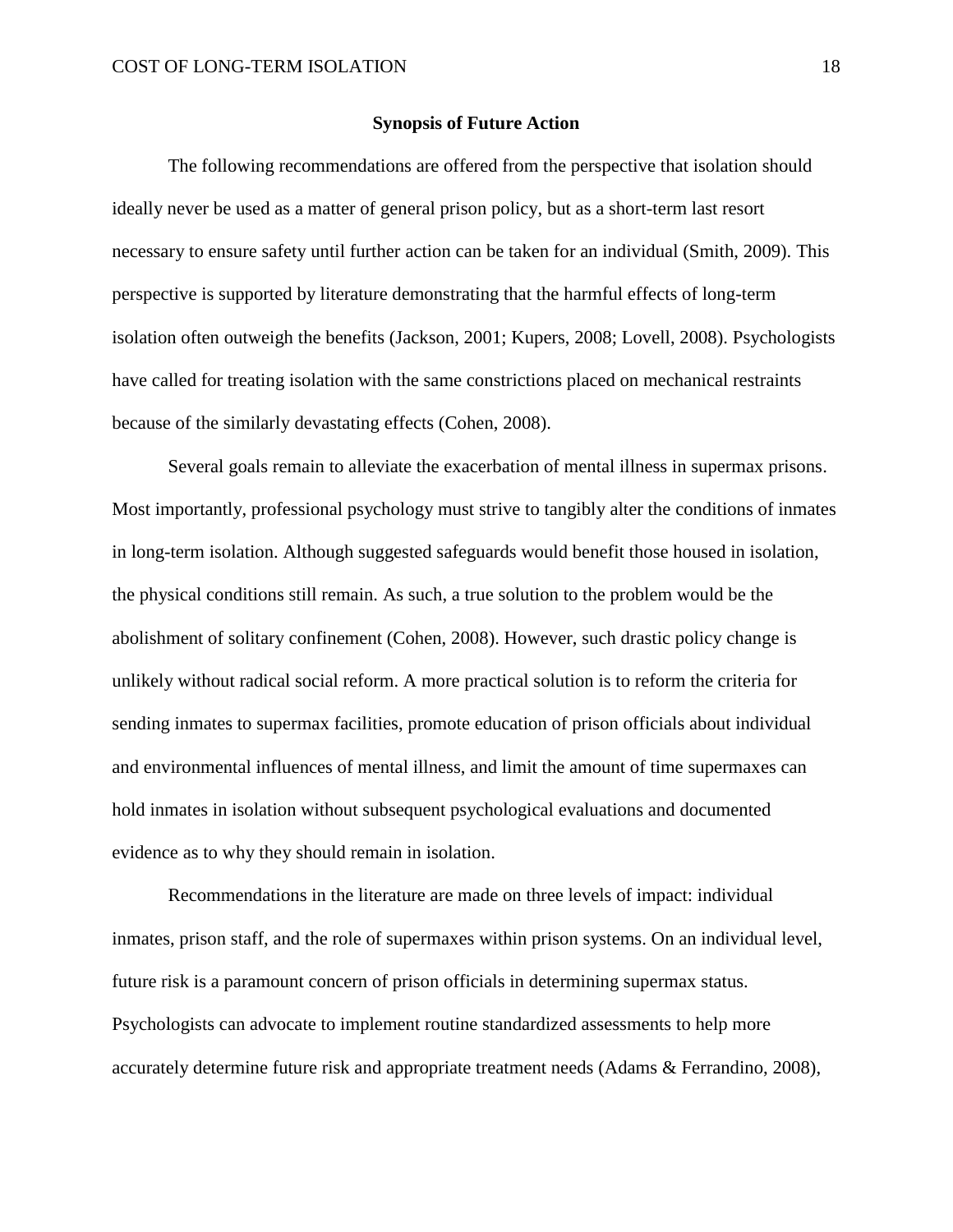and such assessments should be made with multidisciplinary teams ensuring better accuracy and fairness (Cooke, Wozniak, & Johnstone, 2008). The International Psychological Trauma Symposium (December 9, 2007) advocated for more social activities, visits, human contact, and uninhibited in-depth talks with mental health professionals. Psychologists can help prison officials understand the importance of personal history and individual concerns as relevant and necessary to deciding supermax status (Lovell, 2008). Furthermore, supermaxes should provide incentives for good behavior instead of only punishments for bad behavior (Pupovac, 2009). Individual and group therapies employing support, education, and behavioral and cognitive skills training for individuals with severe mental illness (Lehman & Steinwachs, 1998) could be adapted to work with deficits inherent to individuals living in isolation. Further, inmates with documented mental illness should have adequate access to psychotropic medication.

Empathizing with prison officials can help unite the goals of mental health professionals and correctional institutions. This change in perspective should work to demonstrate that correctional officers and mental health staff are both integral parts of the treatment team. Psychologists can provide basic training to prison staff in counseling and psychotherapy, consultation, activities, behavioral programs, and medication compliance (Adams & Ferrandino, 2008). Positive outcomes like the Indiana University example plant the seed for similar types of programs.

Representing the foremost authority on understanding the environmental and internal impacts shaping human behavior, professional psychology can take direct action to advocate for the welfare of all individuals, especially those with no voice and who have lost all individual rights. A growing legislative voice and the ability to influence social policy can create safer, more humane and efficacious policies aimed toward rehabilitating prisoners who will ultimately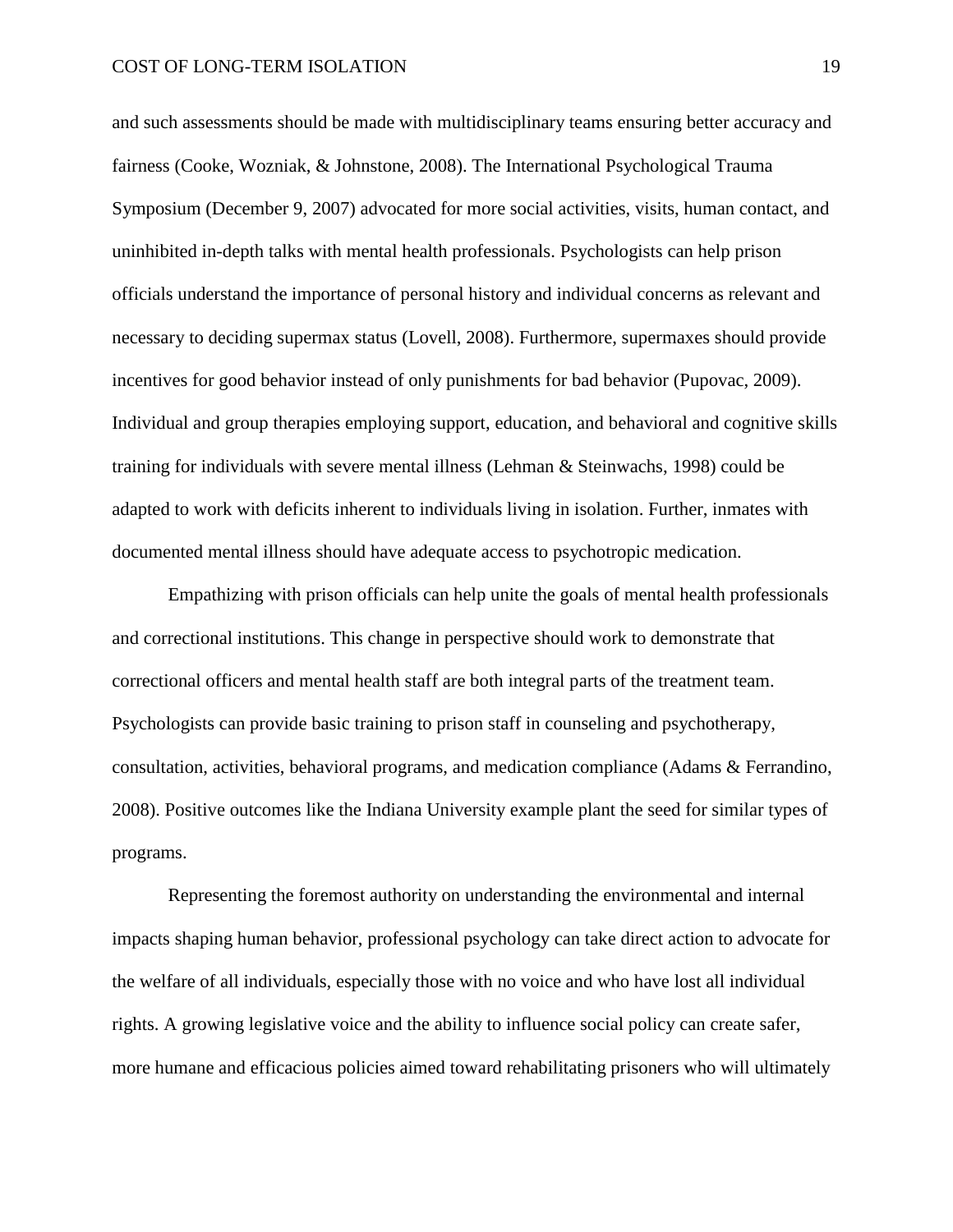be released into society and safely handling the ones remaining in prison. Although it may be a slow and frustrating process, transformative change may prove beneficial over time. The result of such change would provide more knowledge and safeguards to prison officials as well as curb the increasing rates of severe mental illness and violent behavior for inmates with no chance of release.

The field of professional psychology should take action in the supermax crisis and could stand behind its acknowledged view against torture. Professional psychology can use its legislative presence to try to inform state representatives of the similarities between long-term isolation and other forms of torture, promote fair treatment of the mentally ill, and try to enforce regular mental health screenings of all inmates in long-term isolation. Whether this is possible depends on the level of advocacy APA engages in. Furthermore, the field should insist on providing education to prison officials and guards about social behavior affecting prison cycles of violence and abuse in both prison workers and inmates. Psychologists can work to inform prison institutions of basic appropriate interventions and effective therapeutic skills such as relationship building, incentives for good behavior, and collaborative teamwork.

### **Proposal for an Innovative, Socially-Responsible Action Plan**

Psychology can implement pragmatic and realistic goals to help alleviate the exacerbation of mental illness in supermax prisons. The plan involves conducting future research to gather different types of evidence, and to use this evidence to promote socially just supermax policy. Psychologists can come together to create and implement better assessment techniques to provide safer procedures that would positively impact the material and psychological welfare of supermax inmates, supermax staff, and community members without sacrificing order and safety within the prisons.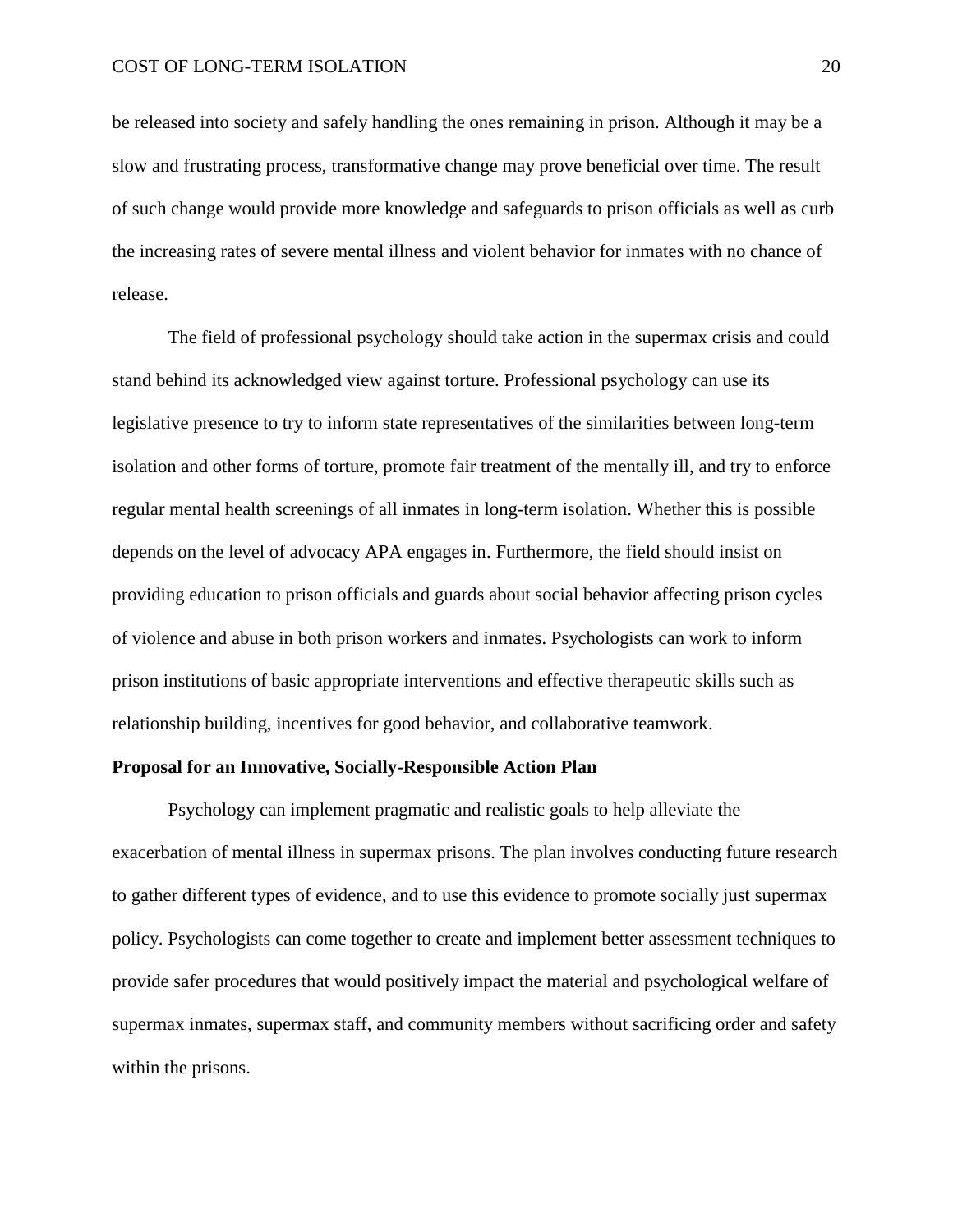Prospective longitudinal research on supermax inmates would help discern to what degree people are able to reintegrate into the general prison or free population after spending time in isolation. Assistance from psychologists and correctional departments in multiple states would widen the data pool and capture the impact of differences among state policies. Both qualitative and quantitative data can be collected from inmates including demographics, recidivism rates in and outside of prison, personal narratives, mental health assessments during confinement, methods of coping, levels of social support, intellectual functioning, as well as personality and cognitive functioning over time. Over time and with accumulating research, research could help discern what factors specific to supermax isolation mediate successful societal reintegration as well as adaptation to isolated environments and the factors influencing recidivism and poor adjustment. These conclusions can help inform supermax step-down or release policy.

The lack of established criteria for release from many supermaxes creates difficulty for inmates to garner any hope or understand what to work toward. Existing and future evidence would help determine and give weight to the implementation of criteria for good release from supermax facilities. Working with prison officials, psychologists could establish appropriate incentives supermax inmates could earn through good behavior and eventual release. For example, inmates could earn contact familial visits or time to listen to the radio for good behavior, and if they obtain no violations within a year they can earn the right to move back to the maximum security prison. Researchers can evaluate and reassess the data yearly to see if successful releases increase on the basis of good behavior as well as follow the number of subsequent behavioral violations to help gauge its effectiveness.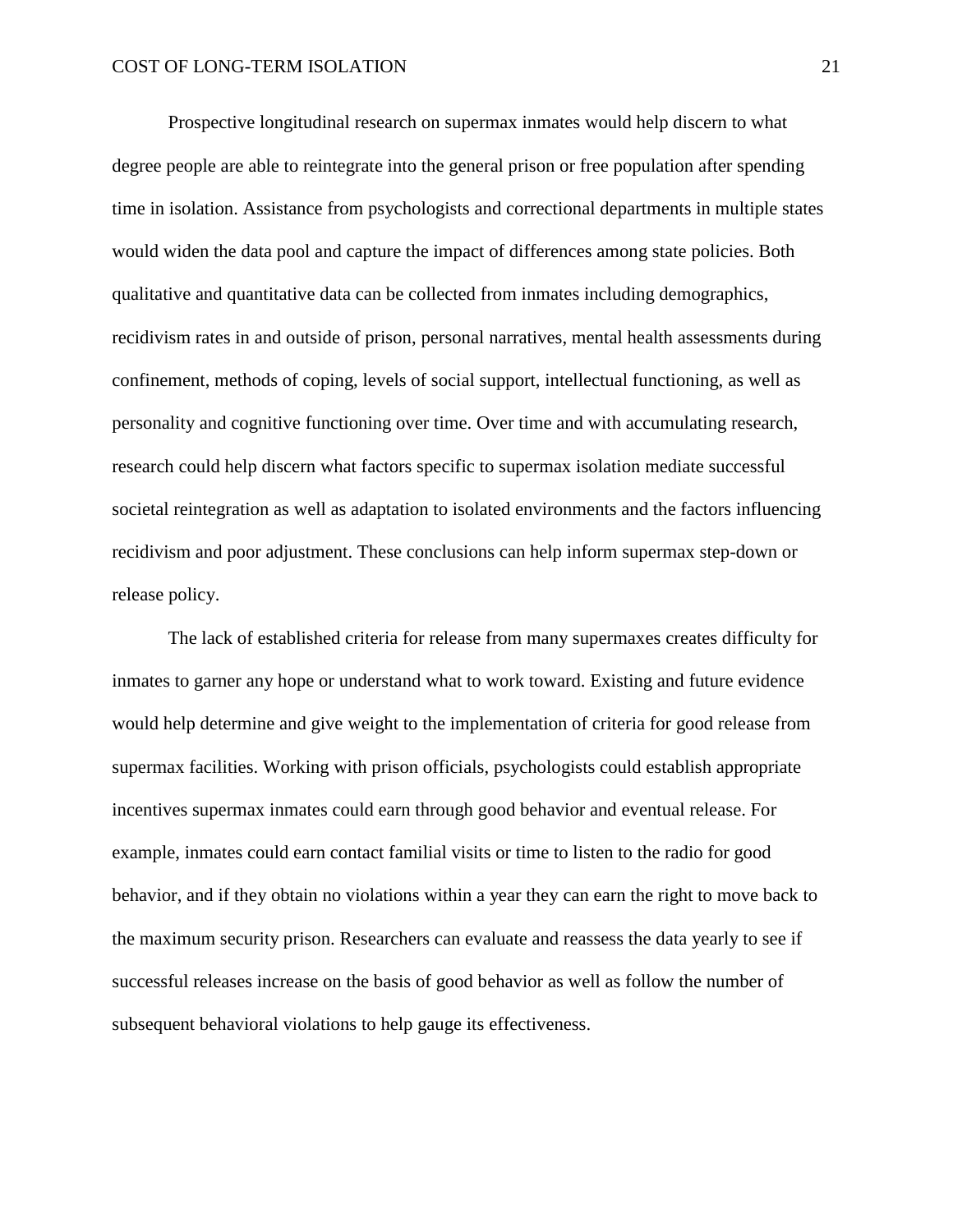Inmates who are unable to maintain good behavior because of severe mental illness are a major concern for psychologists. In addition to establishing release criteria for good behavior, integrating established criteria for what constitutes a serious mental illness from the current Diagnostic and Statistical Manual of Mental Disorders (DSM-IV-TR, 2000) could be incorporated into correctional policy for supermax eligibility. Any inmate with suicide attempts, active psychoses, or moderate to severe Axis I disorders, for example, would prohibit an inmate from supermax custody. To create an exhaustive list, a team of psychologists and psychiatrists will have to work collectively. Working with correctional departments to help establish the need for monthly mental health screenings can help in many ways. First, inmates who decompensate will have the ability to transfer to a safer environment where they can be treated in an appropriate setting. Over time, the longitudinal psychological assessment data would also help inform these criteria.

Another type of research that could begin now and continue advancing is to create and gather surveys and interviews from community members across the state. This research would include a survey design to assess what knowledge, level of interest, and impact community members feel supermax policy has on their daily lives. This information will be helpful in understanding how people feel concerning the issue and how to best address their concern in working toward a socially just policy. In addition to gathering data from prisoners and surveying community members, interviewing family members of inmates would help to understand the psychological effects of losing contact with children and loved ones. Mental health professionals could use this data to help council grief-stricken family members and advocate for contact visits.

The final component of this action plan is to help create more reliable behavioral risk assessments. Predicting future behavior will always be dependent on probabilities as well as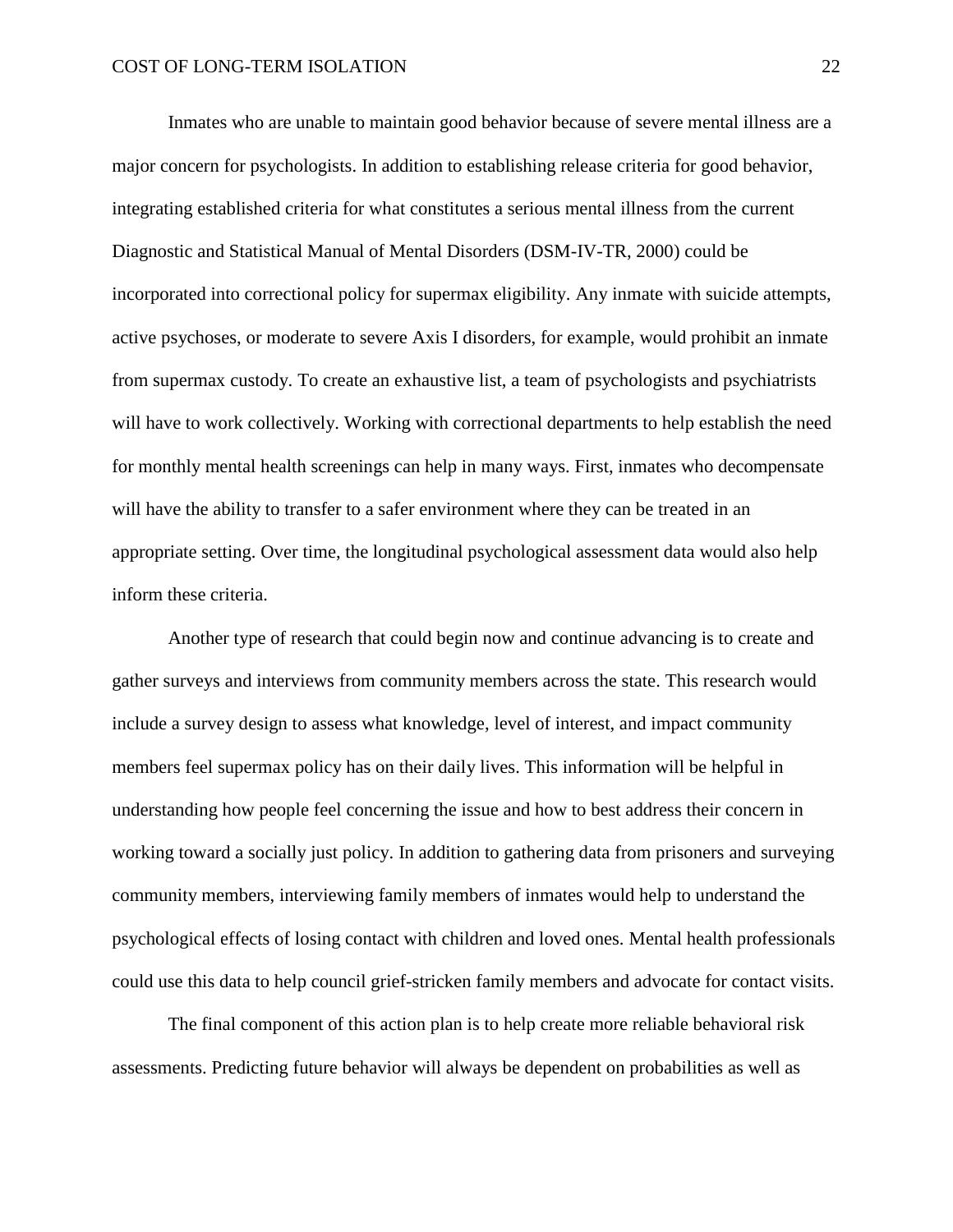ephemeral and idiosyncratic personality states. However, the longitudinal research may help identify what factors can help to predict the potential for violent behavior, a true readiness for change, or proclivity toward decompensation and self-harm. The use of statistical risk assessments will remain an important component in a series of tools used to help determine the eligibility for release from supermax. Most importantly, each decision to place an individual in supermax custody must be made on an individual basis and take psychological, environmental, and biological factors of the inmate into account.

Supermax prisons are a new trend in society that reflects a growing concern for managing behaviorally troublesome and dangerous inmates. Political, economic, and social forces have resulted in prison policies that can justify overly punitive conditions of inmates in extended solitary confinement. In spite of literature documenting the horrifying and predictable effects of unregulated long-term isolation, it remains the accepted procedure for the majority of the United States correctional departments. Professional psychology can gather more research and advocate for fair treatment of the mentally ill held in supermax facilities while preventing previously healthy inmates from developing severe mental illness. It is psychologists who can raise awareness and provide more evidence of the environmental consequences of isolation and the fundamental attribution error to ensure a fair look at the reality of supermax inmates. Adlerian theory can help others to see that the effects of mental illness cannot be entirely separated from the conditions that breed or exacerbate it. Policy safeguards, state corrections departments, and psychologists can work collectively to maintain a safe environment, humane conditions, due process, and the appropriate and safe reintegration of inmates released from extended supermax isolation.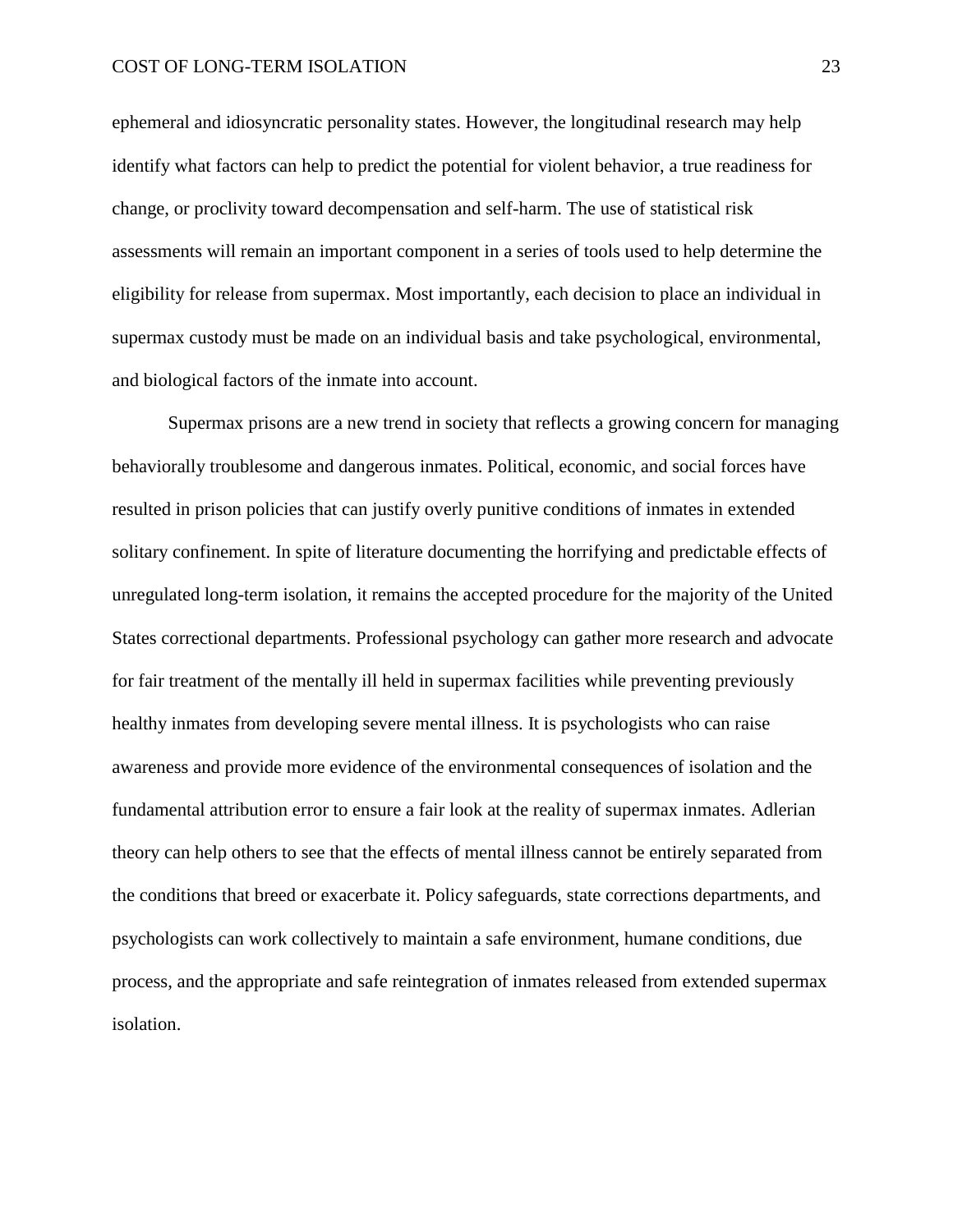# **References**

- Adams, K. & Ferrandino, J. (2008). Managing mentally ill inmates in prisons. *Criminal Justice and Behavior 35*(8), 913-927. DOI: 10.1177/0093854808318624.
- American Psychological Association. (2002). Ethical principles of psychologists and code of conduct. *American Psychologist*, 57, 1060-1073.

Amnesty International. (March 25, 2009). Public statement: USA Conditions must be improved at Tamms Correctional Center in Illinois. Retrieved May 20, 2009 from, http://www.amnesty.org/en/library/asset/AMR51/042/2009/en/487a0e31-4e6f-4a6f-8312- 60340e044bf7/amr510422009en.pdf.

- Arrigo, B.A. & Bullock, J.L. (2008). The psychological effects of solitary confinement on prisoners in supermax units: Reviewing what we know and recommending what should change. *International Journal of Offender Therapy and Comparative Criminology*, *52*(6), 622-640. DOI: 10.1177/0306624X07309720.
- Cohen, F. (2008). Penal isolation: Beyond the seriously mentally ill. *Criminal Justice and Behavior, 35*(8), 1017-1047. DOI: 10.1177/0093854808317569.
- Cooke, C.L. (2005). Going home: Formerly incarcerated African American men return to families and communities. *Journal of Family Nursing*, 11(*4*), 388-404.
- Cooke, D.J., Wozniak, E., & Johnstone, L. (2008). Casting light on prison violence in Scotland: Evaluating the impact of situational risk factors. *Criminal Justice and Behavior (35)*8 1065-1078. DOI: 10.1177/0093854808318867.
- Clements, C.B., Althouse, R., Ax, R.K., Magaletta, P.R., Fagan, T.J., & Wormith, J.S. (2007). Systemic issues and correctional outcomes: Expanding the scope of correctional psychology. *Criminal Justice and Behavior, (34)*7, 919-932. DOI: 10.1177/0093854807301561.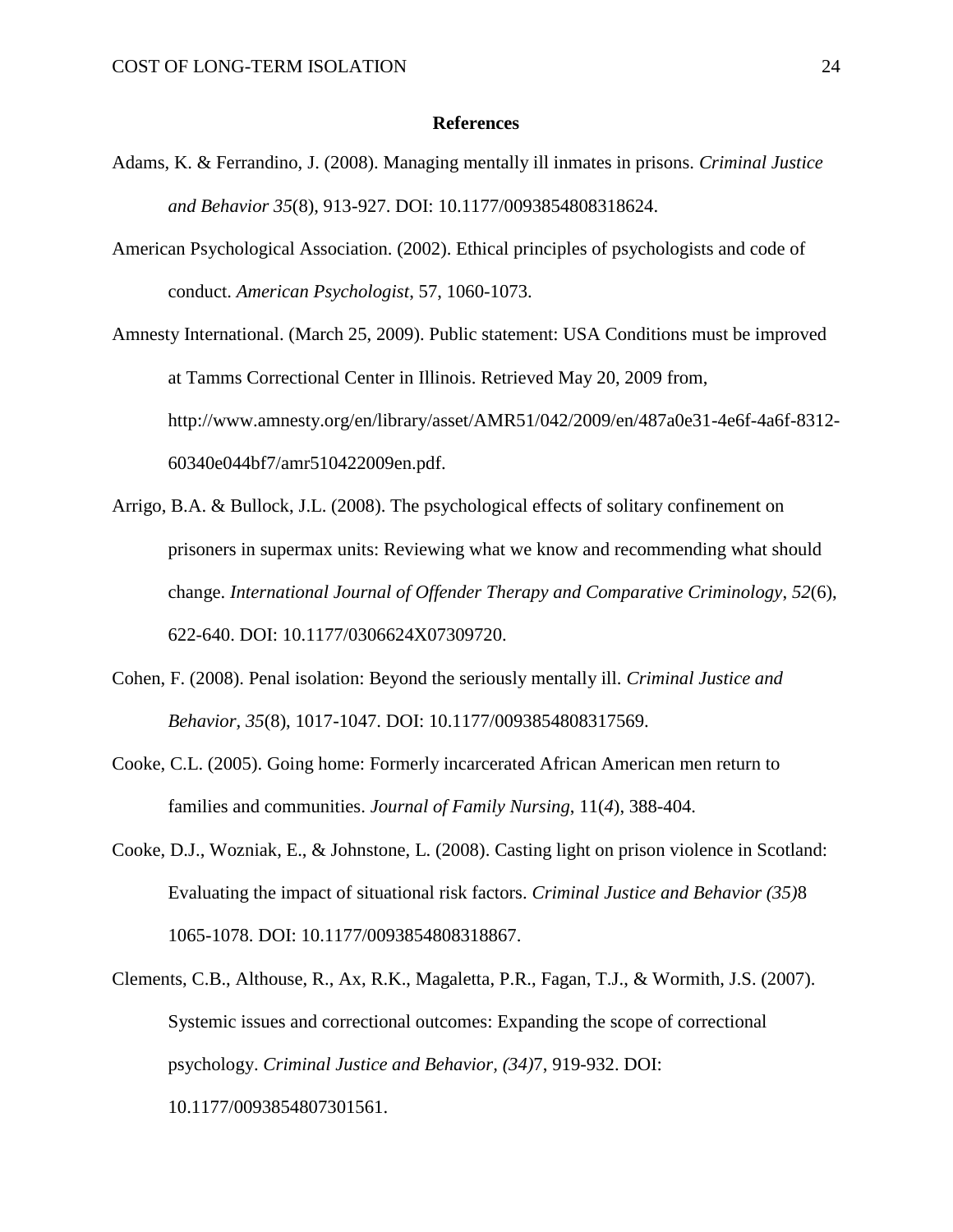- Dutton, D. & Hart, S. (1992). Evidence for long-term, specific effects of childhood abuse and neglect on criminal behavior in men. *International Journal of Offender Therapy and Comparative Criminology*, (*36*)2, 129.
- Garcia, M. (2009, September 17). Corrections chief says changes coming for super-max Tamms prison. *Chicago Tribune*. Retrieved October 10, 2009 from http://newsblogs.chicagotribune.com/clout\_st/2009/09/corrections-chief-says-changescoming-for-supermax-tamms-prison.html.
- Grassian, S. (1983). Psychopathological effects of solitary confinement. *American Journal of Psychiatry, 140*(11), 1450-1454.
- Haney, C. (2003). Mental health issues in long-term solitary and "supermax" confinement. *Crime & Delinquency*, *49*(1), 124-156. DOI: 10.1177/0011128702239239.
- Haney, C. (2008). A culture of harm: Taming the dynamics of cruelty in supermax prisons. *Criminal Justice and Behavior, 35*(8), 956-984. DOI: 10.1177/0093854808318585.
- Haney, C. (2009). The social psychology of isolation: Why solitary confinement is psychologically harmful. *Prison Service Journal,* 181, 12-20.
- Human Rights Watch. (2000). Out of sight: Super-maximum security confinement in the United States. Retrieved July 6, 2009, from www.hrw.org/reports/ 2000/supermax.
- Illinois Department of Corrections (2009). Tamms Correctional Center. Retrieved August 14, 2009 from http://www.idoc.state.il.us/subsections/facilities/information.asp?inst choice=tam
- International Psychological Trauma Symposium. (2007, December 9). The Istanbul statement on the use and effects of solitary confinement: Adopted on  $9<sup>th</sup>$  December 2007 at the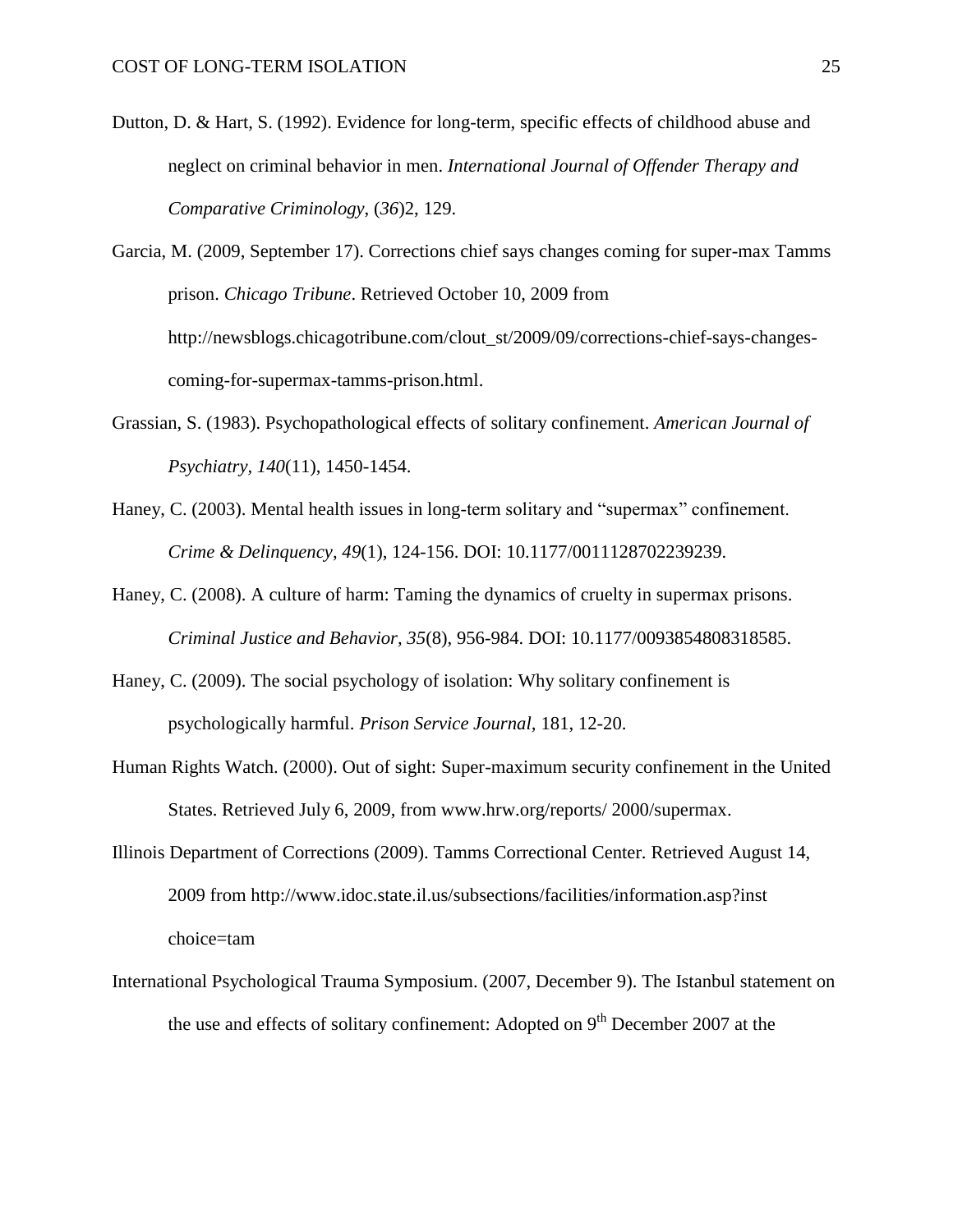International Psychological Trauma Symposium, Istanbul. *Prison Service Journal*, 181, 46-48.

- Jackson, M. (2001). The psychological effects of administrative segregation. *Canadian Journal of Criminology, 43*(1), 109-116. Retrieved July 7, 2009 from http://web.ebscohost.com.ezproxy.adler.edu/ehost/pdf?vid=2&hid=107&sid=6d173874 b6b6-4ee4-9b53-6ac64c789c9f%40sessionmgr112.
- Marx, G. (2009, February 272). A look inside Illinois" only super-max prison. *Chicago Tribune*. Retrieved July 14, 2009, from http://www.chicagotribune.com/news/local/chi-tamms-27feb27,0,686494,full.story.
- Koch, I. (1986). Mental and social sequelae of isolation: The evidence of deprivation experiments and of pretrial detention in Denmark. In B. Rolston & M. Tomlinson (Eds.), *The expansion of European prison systems* (Working Papers in European Criminology No. 7, p. 119-129). Belfast, U.K.: Print Workshop.
- Kupers, T.A. (2008). What to do with the survivors? Coping with the long-term effects of isolated confinement. *Criminal Justice and Behavior*, *35*(8), 1005-1016. DOI: 10.1177/00938548808318591.
- Lehman, A.F. & Steinwachs, D.M. (1998). At issue: Translating research into practice: The schizophrenia patient outcomes research team (PORT) treatment recommendations. *Schizophrenia Bulletin*, *24*(1), 1-10.
- Lovell, D. (2008). Patterns of Disturbed Behavior in a Supermax Population. *Criminal Justice and Behavior, 35*(8), 985-1004. DOI: 10.1177/0093854808318584.

Madrid v. Gomez, 889 F. Supp. 1146 (N.D. Cal. 1995).